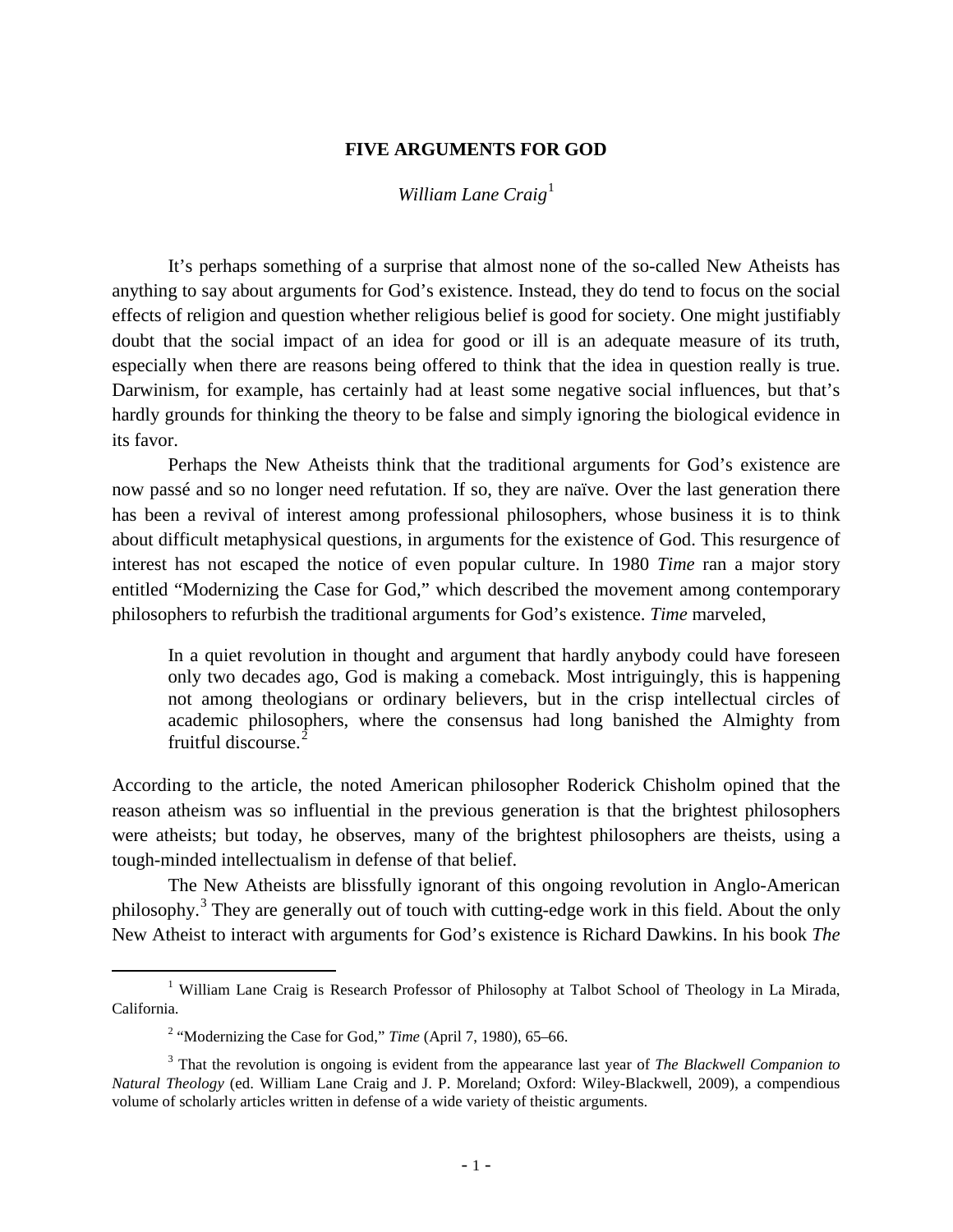*God Delusion*, which has become an international best-seller, Dawkins examines and offers refutations of many of the most important arguments for God.<sup>[4](#page-1-0)</sup> He deserves credit for taking the arguments seriously. But are his refutations cogent? Has Dawkins dealt a fatal blow to the arguments?

Well, let's look at some of those arguments and see. But before we do, let's get clear what makes for a "good" argument. An argument is a series of statements (called premises) leading to a conclusion. A sound argument must meet two conditions: (1) it is logically valid (i.e., its conclusion follows from the premises by the rules of logic), and (2) its premises are true. If an argument is sound, then the truth of the conclusion follows necessarily from the premises. But to be a good argument, it's not enough that an argument be sound. We also need to have some *reason* to think that the premises are true. A logically valid argument that has, wholly unbeknownst to us, true premises isn't a good argument for the conclusion. The premises have to have some degree of justification or warrant for us in order for a sound argument to be a good one. But how much warrant? The premises surely don't need to be known to be true with certainty (we know almost nothing to be true with certainty!). Perhaps we should say that for an argument to be a good one the premises need to be probably true in light of the evidence. I think that's fair, though sometimes probabilities are difficult to quantify. Another way of putting this is that a good argument is a sound argument in which the premises are more plausible in light of the evidence than their opposites. You should compare the premise and its negation and believe whichever one is more plausibly true in light of the evidence. A good argument will be a sound argument whose premises are more plausible than their negations.

Given that definition, the question is this: Are there good arguments for God's existence? Has Dawkins in particular shown that the arguments for God are no good? In order to find out, let's look at five arguments for God's existence.

# *1. The Cosmological Argument from Contingency*

The cosmological argument comes in a variety of forms. Here's a simple version of the famous version from contingency:

- 1. Everything that exists has an explanation of its existence, either in the necessity of its own nature or in an external cause.
- 2. If the universe has an explanation of its existence, that explanation is God.
- 3. The universe exists.
- 4. Therefore, the universe has an explanation of its existence (from 1, 3).
- 5. Therefore, the explanation of the universe's existence is God (from 2, 4).

<span id="page-1-0"></span>Now this is a logically airtight argument. That is to say, if the premises are true, then the conclusion is unavoidable. It doesn't matter if we don't *like* the conclusion. It doesn't matter if

 <sup>4</sup> Richard Dawkins, *The God Delusion* (New York: Houghton-Mifflin, 2006).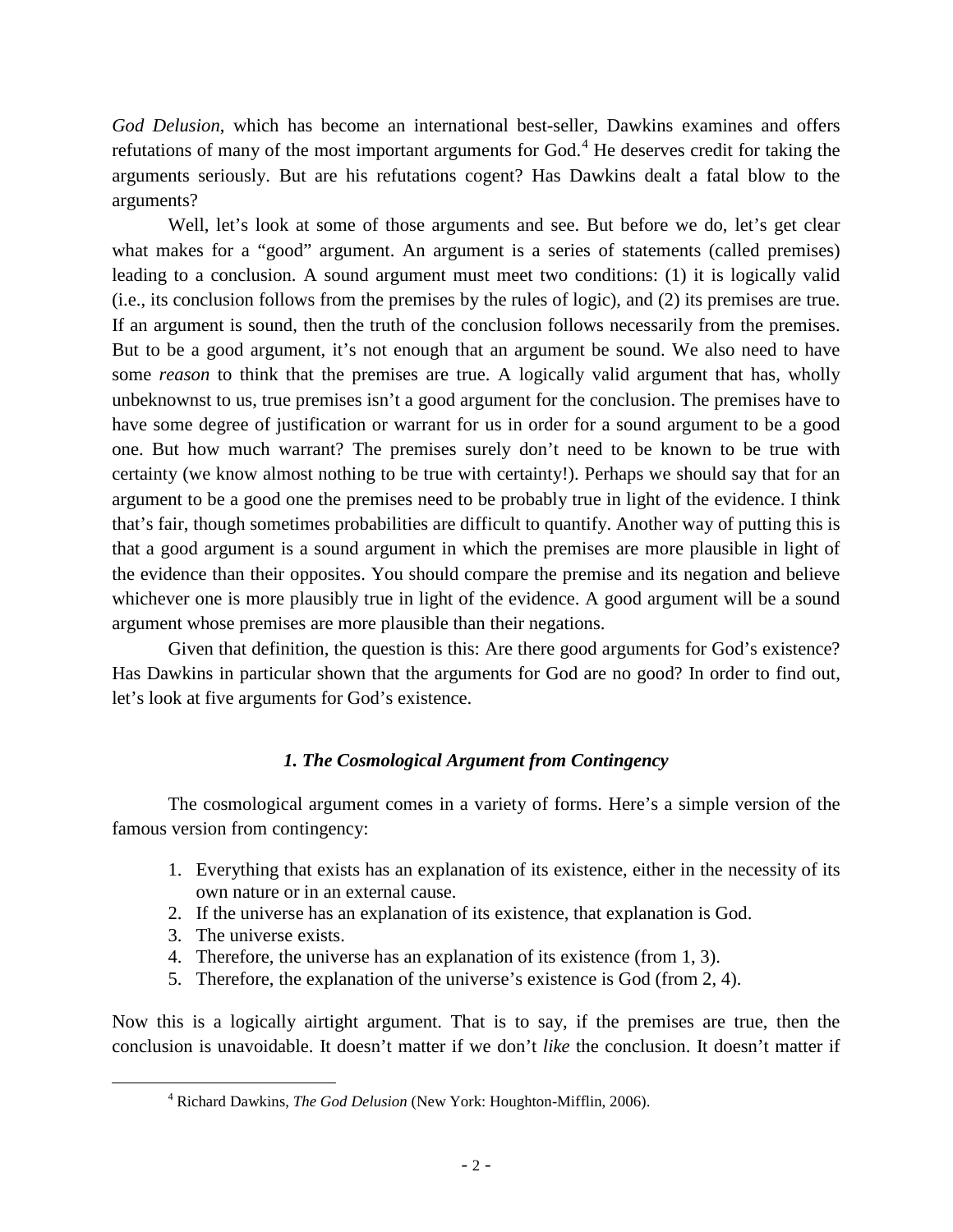we have *other* objections to God's existence. So long as we grant the three premises, we have to accept the conclusion. So the question is this: Which is more plausible—that those premises are true or that they are false?

### **1.1. Premise 1**

Consider first premise 1. According to premise 1, there are two kinds of things: things which exist necessarily and things which are produced by some external cause. Let me explain.

Things that exist necessarily exist by a necessity of their own nature. It's impossible for them not to exist. Many mathematicians think that numbers, sets, and other mathematical entities exist in this way. They're not caused to exist by something else; they just exist necessarily.

By contrast, things that are caused to exist by something else don't exist necessarily. They exist contingently. They exist because something else has produced them. Familiar physical objects like people, planets, and galaxies belong in this category.

So premise 1 asserts that everything that exists can be explained in one of these two ways. This claim, when you reflect on it, seems very plausibly true. Imagine that you're hiking through the woods and come across a translucent ball lying on the forest floor. You'd naturally wonder how it came to be there. If one of your hiking partners said to you, "Don't worry about it! There isn't any explanation of its existence!", you'd either think he was crazy or figure that he just wanted you to keep moving. No one would take seriously the suggestion that the ball existed there with literally *no explanation*.

Now suppose you increase the size of the ball in this story to the size of a car. That wouldn't do anything to satisfy or remove the demand for an explanation. Suppose it were the size of a house. Same problem. Suppose it were the size of a continent or a planet. Same problem. Suppose it were the size of the entire universe. Same problem. Merely increasing the size of the ball does nothing to affect the need of an explanation. Since any object could be substituted for the ball in this story, that gives grounds for thinking premise 1 to be true.

It might be said that while premise 1 is true of everything *in* the universe, it is not true *of*  the universe itself. Everything in the universe has an explanation, but the universe itself has no explanation.

Such a response commits what has been aptly called "the taxicab fallacy." For as the nineteenth-century atheist philosopher Arthur Schopenhauer quipped, premise 1 can't be dismissed like a taxi once you've arrived at your desired destination! You can't say that everything has an explanation of its existence and then suddenly exempt the universe. It would be arbitrary to claim that the universe is the exception to the rule. (God is *not* an exception to premise 1: see below at 1.4.) Our illustration of the ball in the woods shows that merely increasing the size of the object to be explained, even until it becomes the universe itself, does nothing to remove the need for some explanation of its existence.

One might try to *justify* making the universe an exception to premise 1. Some philosophers have claimed that it's *impossible* for the universe to have an explanation of its existence. For the explanation of the universe would have to be some prior state of affairs in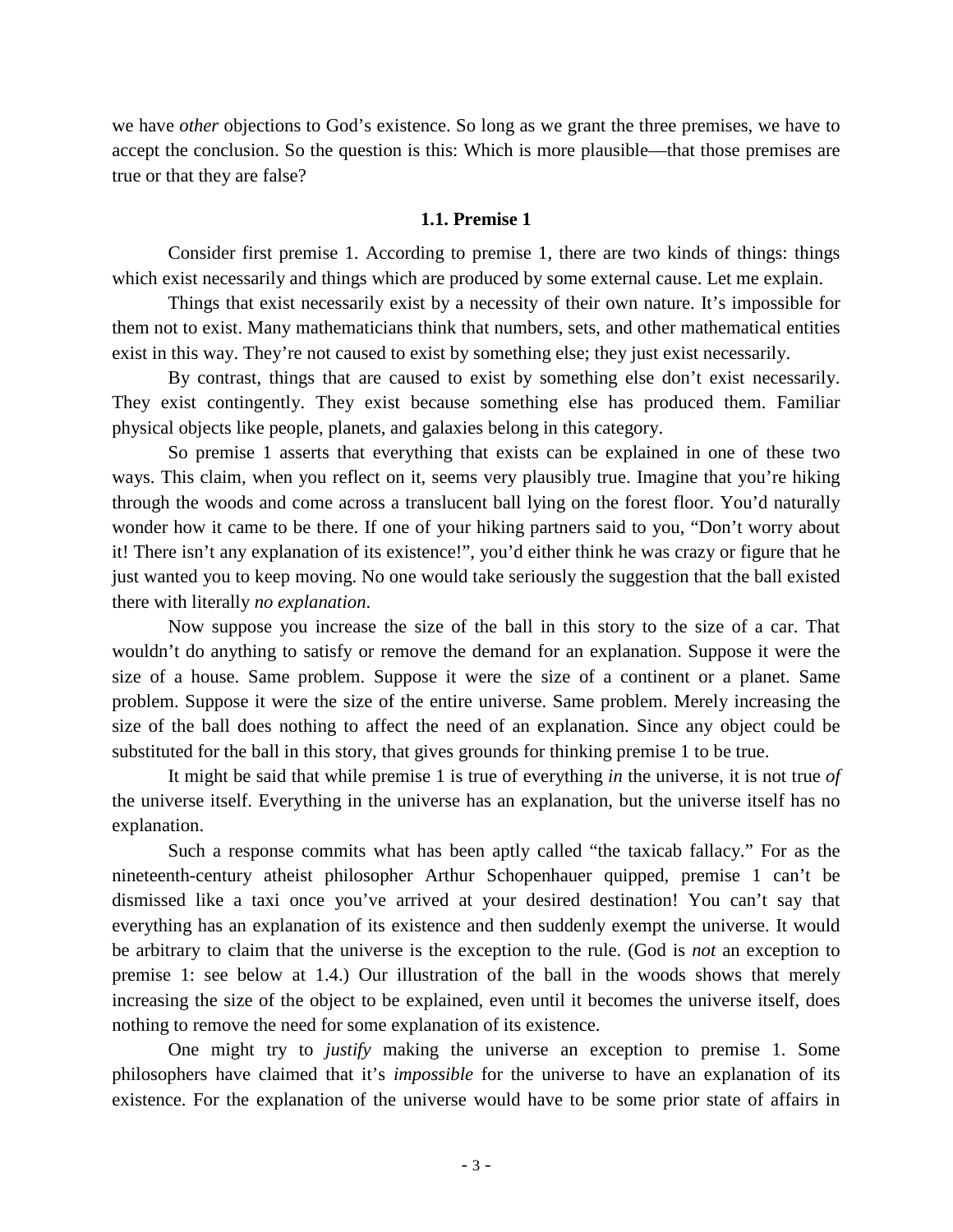which the universe did not yet exist. But that would be nothingness, and nothingness can't be the explanation of anything. So the universe must just exist inexplicably.

This line of reasoning is, however, obviously fallacious because it assumes that the universe is all there is, that if there were no universe there would be nothing. In other words, the objection assumes that atheism is true. The objector is thus begging the question in favor of atheism, arguing in a circle. The theist will agree that the explanation of the universe must be some (explanatorily) prior state of affairs in which the universe did not exist. But that state of affairs is God and his will, not nothingness.

So it seems that premise 1 is more plausibly true than false, which is all we need for a good argument.

### **1.2. Premise 2**

What, then, about premise 2? Is it more plausibly true than false? Although premise 2 might appear at first to be controversial, what's really awkward for the atheist is that premise 2 is logically equivalent to the typical atheist response to the contingency argument. (Two statements are logically equivalent if it's impossible for one to be true and the other one false. They stand or fall together.) So what does the atheist almost always say in response to the contingency argument? He typically asserts the following:

A. If atheism is true, the universe has no explanation of its existence.

Since, on atheism, the universe is the ultimate reality, it just exists as a brute fact. But that is logically equivalent to saying this:

B. If the universe has an explanation of its existence, then atheism is not true.

So you can't affirm (A) and deny (B). But (B) is virtually synonymous with premise 2! (Just compare them.) So by saying that, given atheism, the universe has no explanation, the atheist is implicitly admitting premise 2: if the universe does have an explanation, then God exists.

Besides that, premise 2 is very plausible in its own right. For think of what the universe is: *all* of space-time reality, including *all* matter and energy. It follows that if the universe has a cause of its existence, that cause must be a non-physical, immaterial being beyond space and time. Now there are only two sorts of things that could fit that description: either an abstract object like a number or else an unembodied mind. But abstract objects can't cause anything. That's part of what it means to be abstract. The number seven, for example, can't cause any effects. So if there is a cause of the universe, it must be a transcendent, unembodied Mind, which is what Christians understand God to be.

### **1.3. Premise 3**

Premise 3 is undeniable for any sincere seeker after truth. Obviously the universe exists!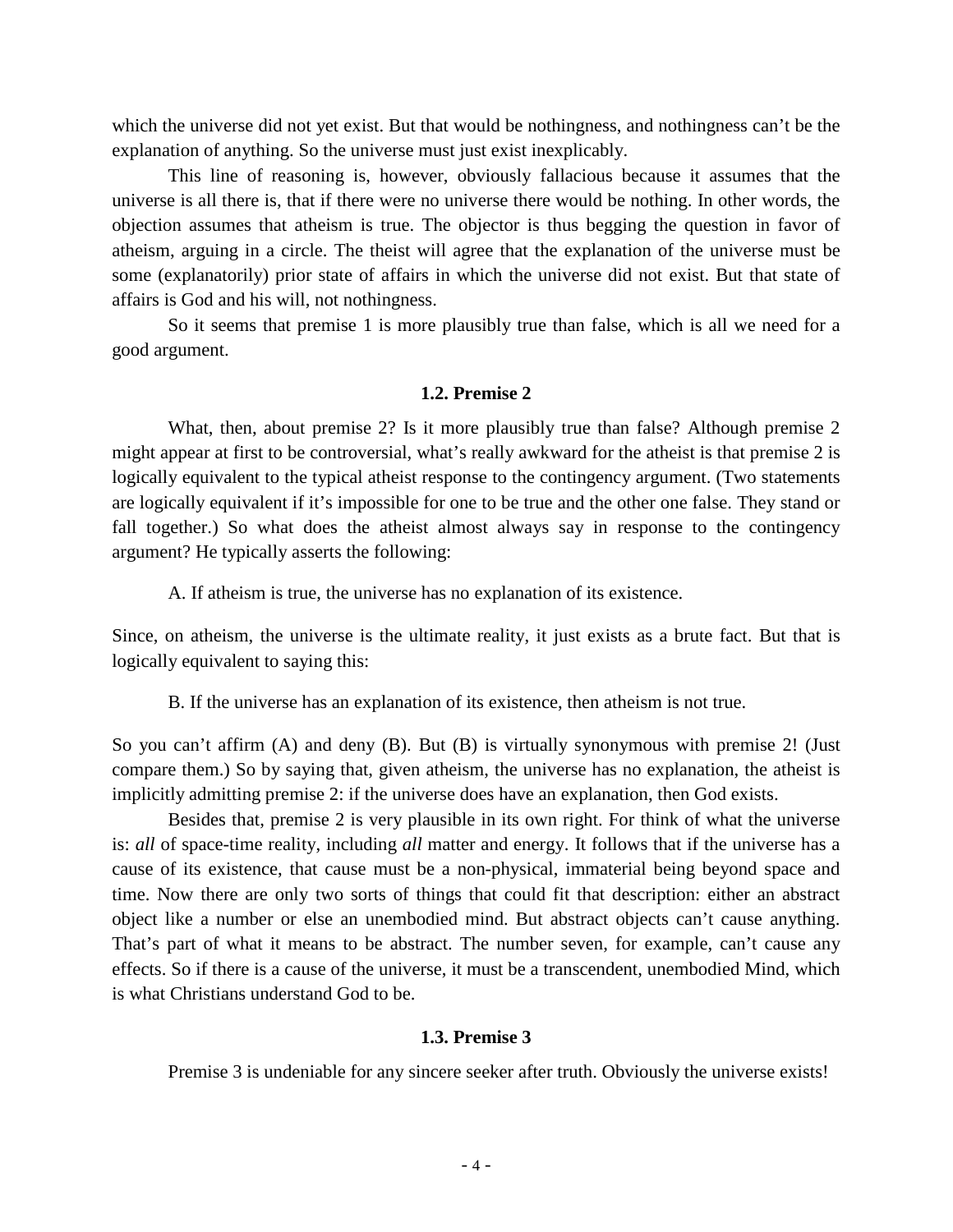#### **1.4. Conclusion**

From these three premises it follows that God exists. Now if God exists, the explanation of God's existence lies in the necessity of his own nature, since, as even the atheist recognizes, it's impossible for God to have a cause. So if this argument is successful, it proves the existence of a necessary, uncaused, timeless, spaceless, immaterial, personal Creator of the universe. This is truly astonishing!

### **1.5. Dawkins's Response**

So what does Dawkins have to say in response to this argument? Nothing! Just look at pages 77–78 of his book where you'd expect this argument to come up. All you'll find is a brief discussion of some watered down versions of Thomas Aquinas' arguments, but nothing about the argument from contingency. This is quite remarkable since the argument from contingency is one of the most famous arguments for God's existence and is defended today by philosophers such as Alexander Pruss, Timothy O'Connor, Stephen Davis, Robert Koons, and Richard Swinburne, to name a few. $5$ 

# *2. The* **Kalam** *Cosmological Argument Based on the Beginning of the Universe*

Here's a different version of the cosmological argument, which I have called the *kalam* cosmological argument in honor of its medieval Muslim proponents (*kalam* is the Arabic word for theology):

- 1. Everything that begins to exist has a cause.
- 2. The universe began to exist.
- 3. Therefore, the universe has a cause.

Once we reach the conclusion that the universe has a cause, we can then analyze what properties such a cause must have and assess its theological significance.

Now again the argument is logically ironclad. So the only question is whether the two premises are more plausibly true than their denials.

<span id="page-4-0"></span> <sup>5</sup> Alexander Pruss, *The Principle of Sufficient Reason: A Reassessment* (Cambridge Studies in Philosophy; Cambridge: Cambridge University Press, 2006); Timothy O'Connor, *Theism and Ultimate Explanation: The Necessary Shape of Contingency* (Oxford: Blackwell, 2008); Stephen T. Davis, *God, Reason, and Theistic Proofs* (Reason and Religion; Grand Rapids: Eerdmans, 1997); Robert Koons, "A New Look at the Cosmological Argument," *American Philosophical Quarterly* 34 (1997): 193–211; Richard Swinburne, *The Existence of God* (2nd ed.; Oxford: Clarendon, 2004).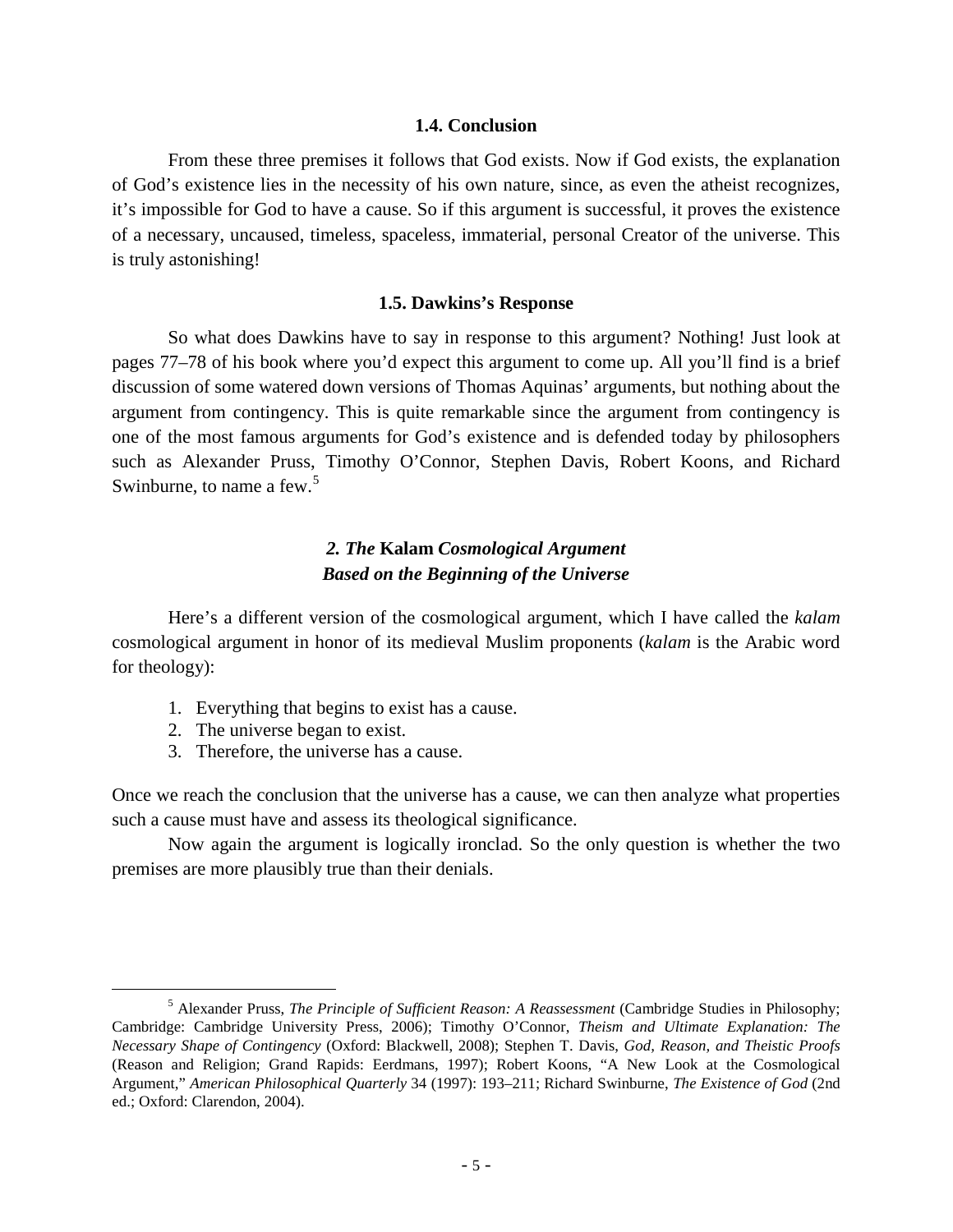#### **2.1. Premise 1**

Premise 1 seems obviously true—at the least, more so than its negation. First, it's rooted in the necessary truth that something cannot come into being uncaused from nothing. To suggest that things could just pop into being uncaused out of nothing is literally worse than magic. Second, if things really could come into being uncaused out of nothing, then it's inexplicable why just anything and everything do not come into existence uncaused from nothing. Third, premise 1 is constantly confirmed in our experience as we see things that begin to exist being brought about by prior causes.

#### **2.2. Premise 2**

Premise 2 can be supported both by philosophical argument and by scientific evidence. The philosophical arguments aim to show that there cannot have been an infinite regress of past events. In other words, the series of past events must be finite and have had a beginning. Some of these arguments try to show that it is impossible for an actually infinite number of things to exist; therefore, an infinite number of past events cannot exist. Others try to show that an actually infinite series of past events could never elapse; since the series of past events has obviously elapsed, the number of past events must be finite.

The scientific evidence for premise 2 is based on the expansion of the universe and the thermodynamic properties of the universe. According to the Big Bang model of the origin of the universe, physical space and time, along with all the matter and energy in the universe, came into being at a point in the past about 13.7 billion years ago (Fig. 1).



Figure 1: Geometrical Representation of Standard Model Space-Time. Space and time begin at the initial cosmological singularity, before which literally nothing exists.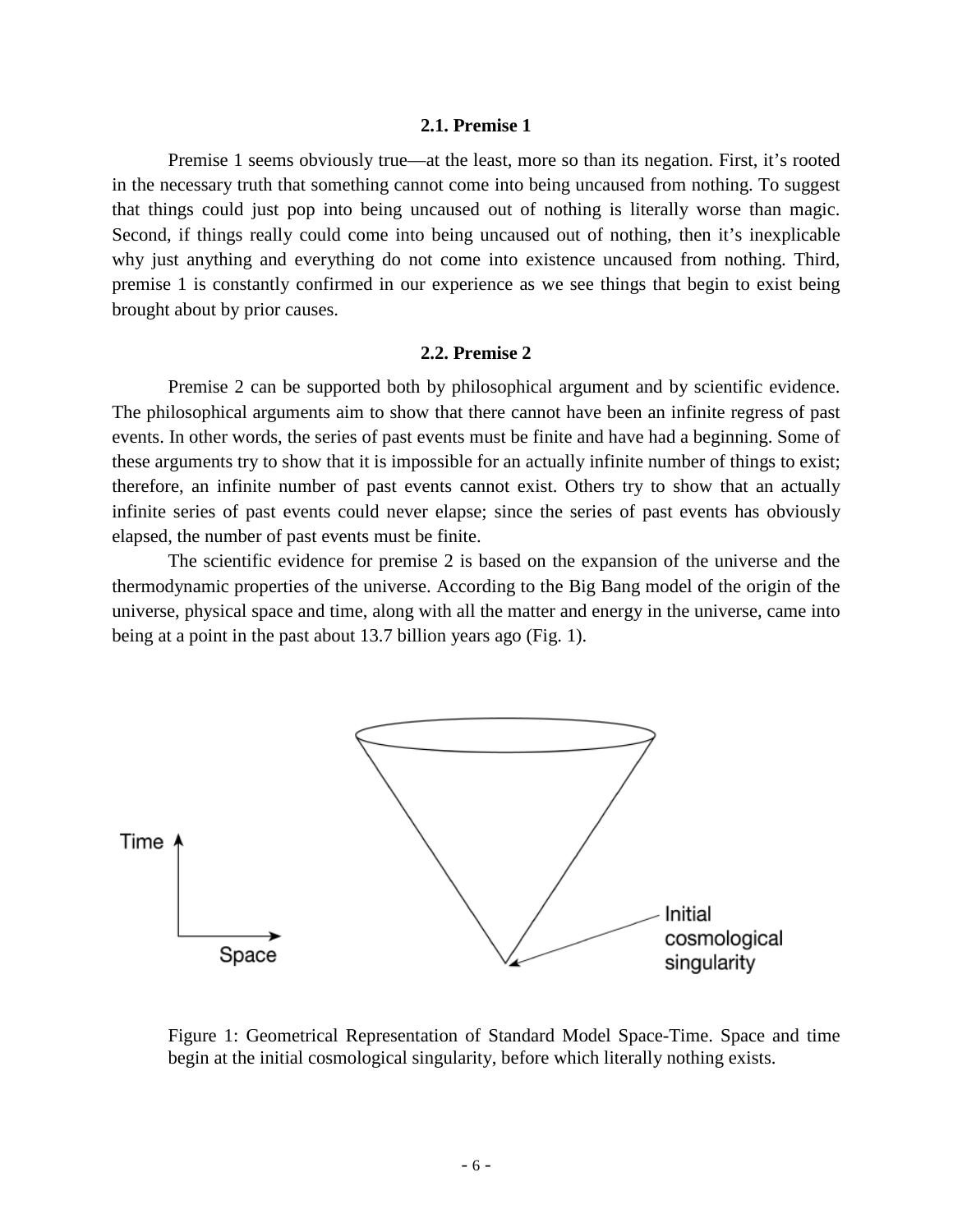What makes the Big Bang so amazing is that it represents the origin of the universe from literally nothing. As the physicist P. C. W. Davies explains, "the coming into being of the universe, as discussed in modern science . . . is not just a matter of imposing some sort of organization . . . upon a previous incoherent state, but literally the coming-into-being of all physical things from nothing."[6](#page-6-0)

Of course, cosmologists have proposed alternative theories over the years to try to avoid this absolute beginning, but none of these theories has commended itself to the scientific community as more plausible than the Big Bang theory. In fact, in 2003 Arvind Borde, Alan Guth, and Alexander Vilenkin proved that *any* universe that is, on average, in a state of cosmic expansion cannot be eternal in the past but must have an absolute beginning. Their proof holds regardless of the physical description of the very early universe, which still eludes scientists, and applies even to any wider multiverse of which our universe might be thought to be a part. Vilenkin pulls no punches:

It is said that an argument is what convinces reasonable men and a proof is what it takes to convince even an unreasonable man. With the proof now in place, cosmologists can no longer hide behind the possibility of a past-eternal universe. There is no escape, they have to face the problem of a cosmic beginning.<sup>[7](#page-6-1)</sup>

Moreover, in addition to the evidence based on the expansion of the universe, we have thermodynamic evidence for the beginning of the universe. The Second Law of Thermodynamics predicts that in a finite amount of time, the universe will grind down to a cold, dark, dilute, and lifeless state. But if it has already existed for infinite time, the universe should now be in such a desolate condition. Scientists have therefore concluded that the universe must have begun to exist a finite time ago and is now in the process of winding down.

### **2.3. Conclusion**

It follows logically from the two premises that the universe has a cause. The prominent New Atheist philosopher Daniel Dennett agrees that the universe has a cause, but he thinks that the cause of the universe is itself! Yes, he's serious. In what he calls "the ultimate boot-strapping trick," he claims that the universe created itself. $8$ 

Dennett's view is plainly nonsense. Notice that he's not saying that the universe is selfcaused in the sense that it has always existed. No, Dennett agrees that the universe had an absolute beginning but claims that the universe brought itself into being. But this is clearly impossible, for in order to create itself, the universe would have to already exist. It would have to

<span id="page-6-0"></span><sup>&</sup>lt;sup>6</sup> "In the Beginning: In Conversation with Paul Davies and Philip Adams" (January 17, 2002). [http://www.abc.net.au/science/bigquestions/s460625.htm.](http://www.abc.net.au/science/bigquestions/s460625.htm)

<span id="page-6-2"></span><span id="page-6-1"></span><sup>7</sup> Alex Vilenkin, *Many Worlds in One: The Search for Other Universes* (New York: Hill and Wang, 2006), 176.

<sup>8</sup> Daniel Dennett, *Breaking the Spell: Religion as a Natural Phenomenon* (New York: Viking, 2006), 244.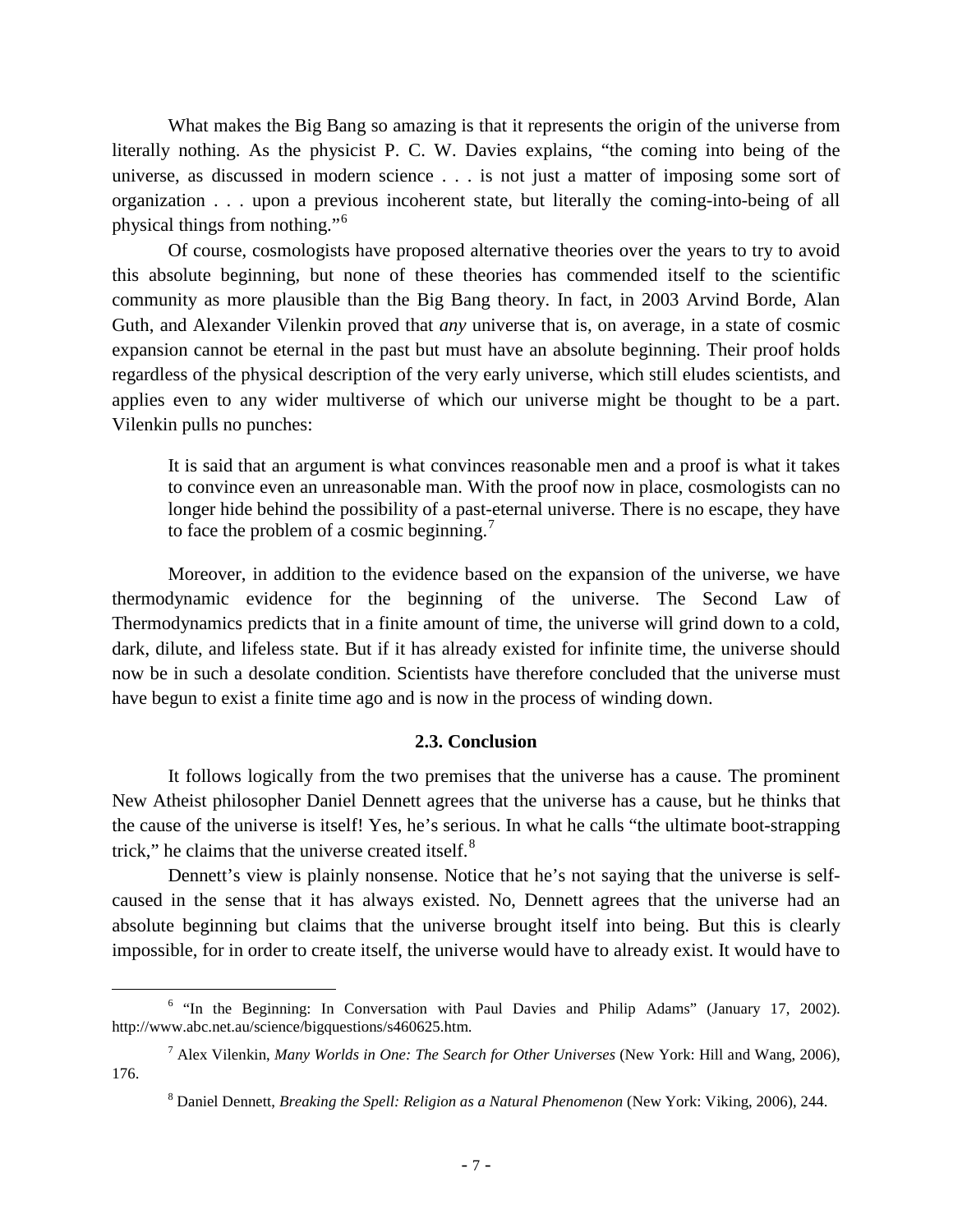exist before it existed! Dennett's view is thus logically incoherent. The cause of the universe must therefore be a transcendent cause beyond the universe.

So what properties must such a cause of the universe possess? As the cause of space and time, it must transcend space and time and therefore exist timelessly and non-spatially (at least without the universe). This transcendent cause must therefore be changeless and immaterial because (1) anything that is timeless must also be unchanging and (2) anything that is changeless must be non-physical and immaterial since material things are constantly changing at the molecular and atomic levels. Such a cause must be without a beginning and uncaused, at least in the sense of lacking any prior causal conditions, since there cannot be an infinite regress of causes. Ockham's Razor (the principle that states that we should not multiply causes beyond necessity) will shave away any other causes since only one cause is required to explain the effect. This entity must be unimaginably powerful, if not omnipotent, since it created the universe without any material cause.

Finally, and most remarkably, such a transcendent first cause is plausibly personal. We've already seen in our discussion of the argument from contingency that the personhood of the first cause of the universe is implied by its timelessness and immateriality. The only entities that can possess such properties are either minds or abstract objects like numbers. But abstract objects don't stand in causal relations. Therefore, the transcendent cause of the origin of the universe must be an unembodied mind.<sup>[9](#page-7-0)</sup>

Moreover, the personhood of the first cause is also implied since the origin of an effect with a beginning is a cause without a beginning. We've seen that the beginning of the universe was the effect of a first cause. By the nature of the case that cause cannot have a beginning of its existence or any prior cause. It just exists changelessly without beginning, and a finite time ago it brought the universe into existence. Now this is very peculiar. The cause is in some sense eternal and yet the effect that it produced is not eternal but began to exist a finite time ago. How can this happen? If the sufficient conditions for the effect are eternal, then why isn't the effect also eternal? How can a first event come to exist if the cause of that event exists changelessly and eternally? How can the cause exist without its effect?

There seems to be only one way out of this dilemma, and that's to say that the cause of the universe's beginning is a personal agent who freely chooses to create a universe in time. Philosophers call this type of causation "agent causation," and because the agent is free, he can initiate new effects by freely bringing about conditions that were not previously present. Thus, a finite time ago a Creator could have freely brought the world into being at that moment. In this way, the Creator could exist changelessly and eternally but choose to create the world in time. (By "choose" one need not mean that the Creator changes his mind about the decision to create, but that he freely and eternally intends to create a world with a beginning.) By exercising his

<span id="page-7-0"></span> <sup>9</sup> For a discussion of the possibility of atemporal personhood, see my *Time and Eternity: Exploring God's Relationship to Time* (Wheaton: Crossway, 2001), 77–113.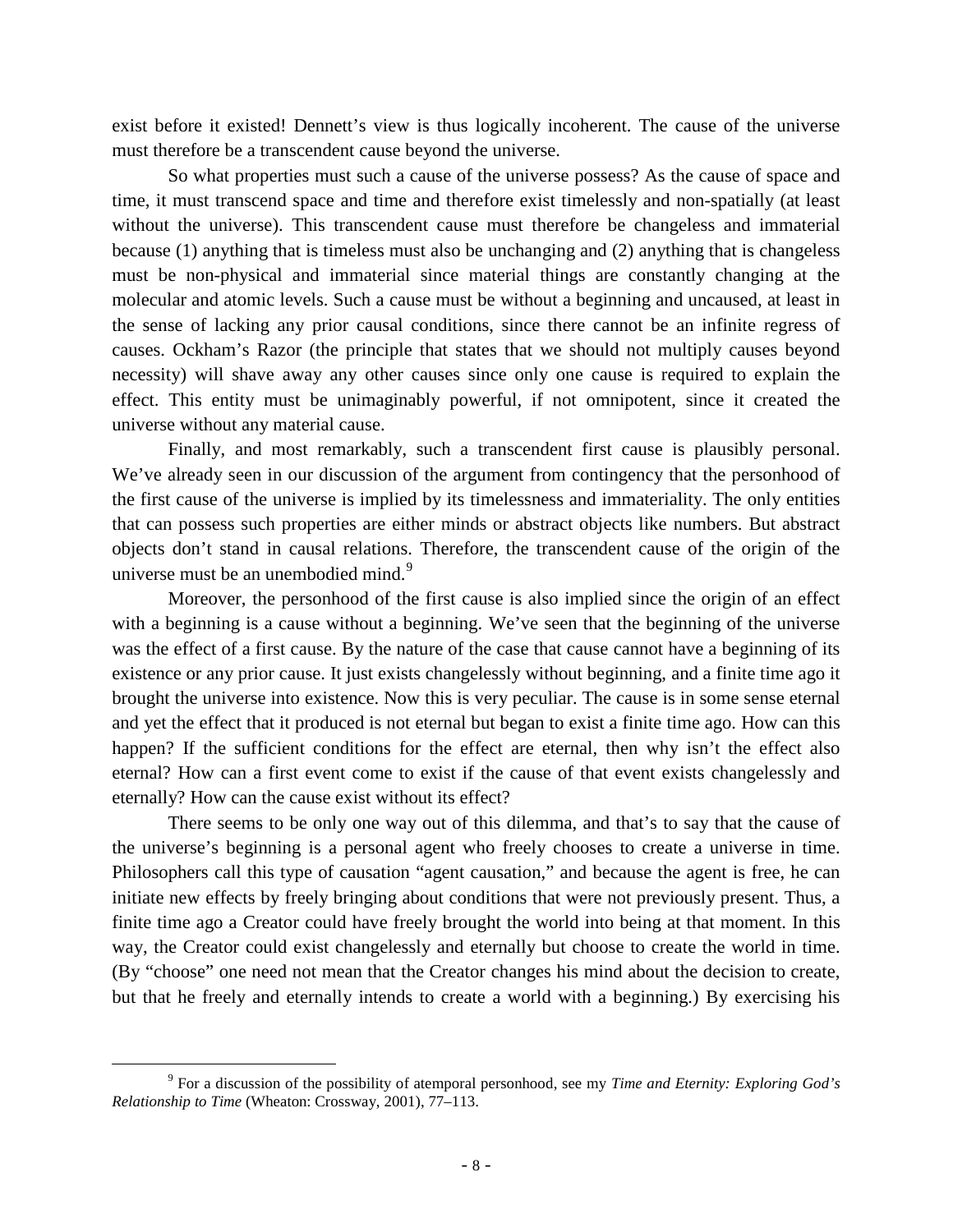causal power, he therefore brings it about that a world with a beginning comes to exist.<sup>[10](#page-8-0)</sup> So the cause is eternal, but the effect is not. In this way, then, it is possible for the temporal universe to have come to exist from an eternal cause: through the free will of a personal Creator.

So on the basis of an analysis of the argument's conclusion, we may therefore infer that a personal Creator of the universe exists who is uncaused, without beginning, changeless, immaterial, timeless, spaceless, and unimaginably powerful.

On the contemporary scene philosophers such as Stuart Hackett, David Oderberg, Mark Nowacki, and I have defended the *kalam* cosmological argument.<sup>[11](#page-8-1)</sup>

## **2.4. Dawkins's Response**

Now, fortunately, Dawkins does address this version of the cosmological argument. Remarkably, however, he doesn't dispute either premise of the argument! Instead, he questions the *theological significance* of the argument's conclusion. He complains,

Even if we allow the dubious luxury of arbitrarily conjuring up a terminator to an infinite regress and giving it a name, there is absolutely no reason to endow that terminator with any of the properties normally ascribed to God: omnipotence, omniscience, goodness, creativity of design, to say nothing of such human attributes as listening to prayers, forgiving sins and reading innermost thoughts.<sup>[12](#page-8-2)</sup>

Apart from the opening dig,  $13$  this is an amazingly concessionary statement. Dawkins doesn't deny that the argument successfully demonstrates the existence of an uncaused, beginningless, changeless, immaterial, timeless, spaceless, and unimaginably powerful, personal Creator of the universe. He merely complains that this cause hasn't been shown to be omnipotent, omniscient, good, creative of design, listening to prayers, forgiving sins, and reading innermost thoughts. So what? The argument doesn't aspire to prove such things. It would be a bizarre form of atheism indeed, one not worth the name—that conceded that there exists an uncaused, beginningless,

 $10$  Such an exercise of causal power plausibly brings God into time at the very moment of creation.

<span id="page-8-1"></span><span id="page-8-0"></span><sup>&</sup>lt;sup>11</sup> Stuart Hackett, *The Resurrection of Theism: Prolegomena to Christian Apology* (2nd ed.; Grand Rapids: Baker, 1982); David Oderberg, "Traversal of the Infinite, the 'Big Bang,' and the *Kalam* Cosmological Argument," *Philosophia Christi* 4 (2002): 303–34; Mark Nowacki, *The Kalam Cosmological Argument for God* (Studies in Analytic Philosophy; Amherst, NY: Prometheus, 2007); William Lane Craig and James Sinclair, "The *Kalam* Cosmological Argument," in *The Blackwell Companion to Natural Theology* (ed. William Lane Craig and J. P. Moreland; Oxford: Wiley-Blackwell, 2009), 101–201.

<sup>12</sup> Dawkins, *God Delusion*, 77.

<span id="page-8-3"></span><span id="page-8-2"></span> $13$  The argument's proponent doesn't arbitrarily conjure up a terminator to the infinite regress and give it a name. Rather, as we have seen, he presents philosophical and scientific arguments that the regress must terminate in a first member, arguments that Dawkins doesn't discuss. Dawkins himself recognizes that many regresses cannot be infinitely extended (*God Delusion*, 78), but he insists it is by no means clear that God constitutes a natural terminator to the regress of causes. But proponents of the *kalam* argument provide justification for what properties such a terminator must possess, and no name need be given to the first cause: it is simply the personal Creator of the universe.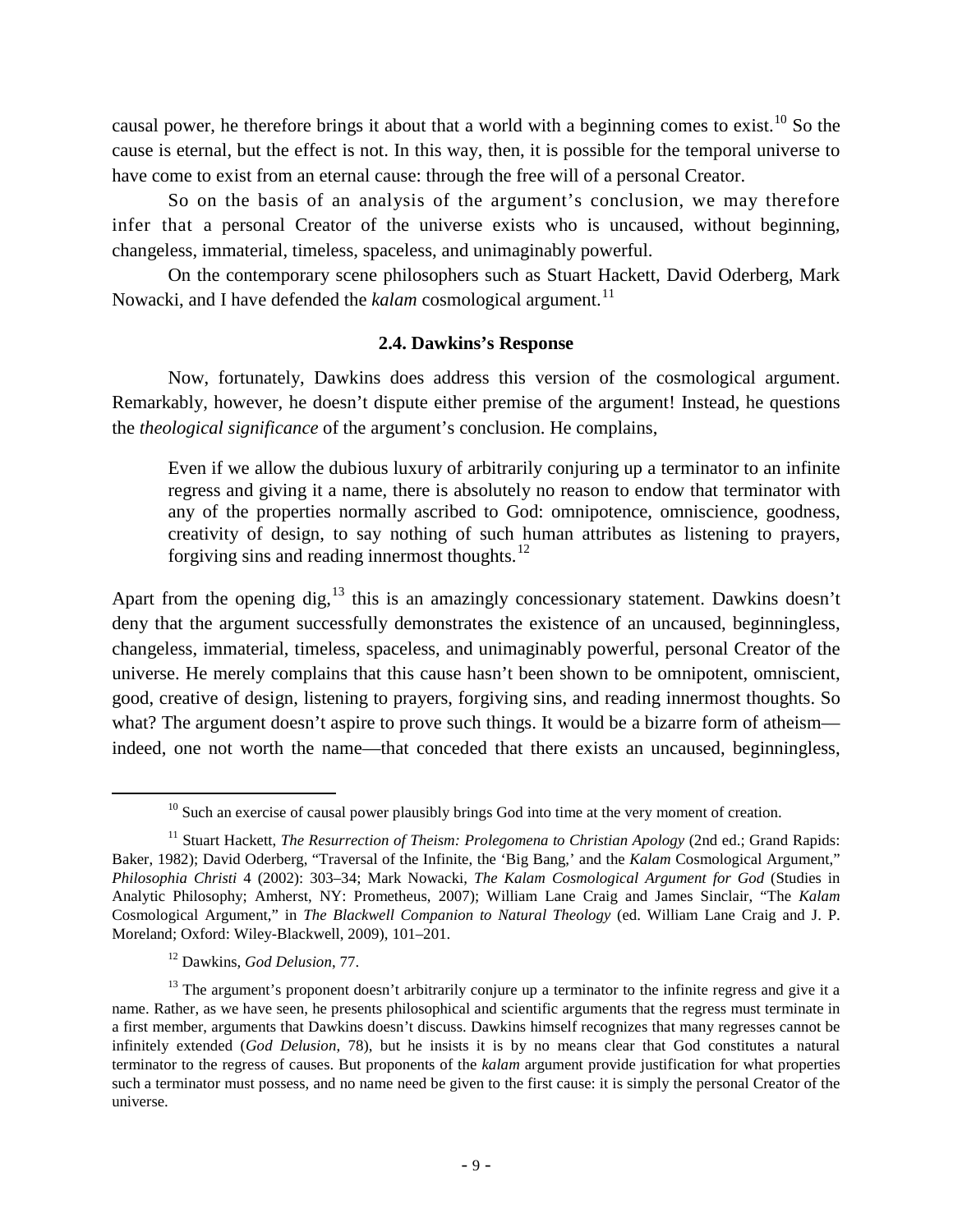changeless, immaterial, timeless, spaceless, and unimaginably powerful, personal Creator of the universe, who *may*, for all we know, also possess the further properties listed by Dawkins!<sup>[14](#page-9-0)</sup>

Dawkins does have a bit more to say about the *kalam* cosmological argument. He asserts, "it is more parsimonious to conjure up, say, a 'big bang singularity,' or some other physical concept as yet unknown. Calling it God is at best unhelpful and at worst perniciously misleading."<sup>[15](#page-9-1)</sup> I take it that the objection here is that something else of a purely physical nature can be regarded as the cause of the universe reached in the argument's conclusion. But as we've seen, this objection won't work. For the initial singularity is just the beginning point of the universe. So our very question is why the singularity came into being. It would be a fundamental misunderstanding to think of the singularity as some sort of super-dense pellet that has been lying dormant from eternity and that blew up a finite time ago. Rather, according the Big Bang theory, the singularity is the point at which physical space and time themselves, along with all matter and energy, began to exist. So there can be no physical cause of any sort of the Big Bang singularity. So what brought the universe into being? The principle of parsimony (or Ockham's Razor) advises us not to multiply causes beyond necessity; but the principle of explanatory adequacy requires us to posit such causes as are necessary to explain the effect, otherwise we would never seek any causes for anything. We must therefore posit a transcendent cause that is beyond space and time and is therefore non-physical in nature. We needn't call the personal Creator of the universe "God" if Dawkins finds this unhelpful or misleading; but the point remains that a being such as described above must exist.

# *3. The Moral Argument Based upon Moral Values and Duties*

A number of ethicists such as Robert Adams, William Alston, Mark Linville, Paul Copan, John Hare, Stephen Evans, and others have defended various moral arguments for God.<sup>[16](#page-9-2)</sup>

<span id="page-9-0"></span><sup>&</sup>lt;sup>14</sup> We needn't be worried by Dawkins's little argument that omniscience and omnipotence are logically incompatible (*God Delusion*, 78). The impossible task Dawkins envisions for God is just a replay of the old chestnut, "Can God make a rock too heavy for him to lift?" The fallacy of such puzzles is that the task described is logically impossible, and omnipotence doesn't mean the ability to bring about the logically impossible.

<sup>15</sup> Dawkins, *God Delusion*, 78.

<span id="page-9-2"></span><span id="page-9-1"></span><sup>&</sup>lt;sup>16</sup> Robert Adams, *Finite and Infinite Goods* (Oxford: Oxford University Press, 2000); William Alston, "What Euthyphro Should Have Said," in *Philosophy of Religion: A Reader and Guide* (ed. William Lane Craig; New Brunswick, NJ: Rutgers University Press, 2002), 283–98; Mark Linville, "The Moral Argument," in *Blackwell Companion to Natural Theology* (ed. William Lane Craig and J. P. Moreland; Oxford: Blackwell, 2009), 391–448; Paul Copan, "God, Naturalism, and the Foundations of Morality," in *The Future of Atheism: Alister McGrath and Daniel Dennett in Dialogue* (ed. R. Stewart; Minneapolis: Fortress, 2008), 141–61; John Hare, "Is Moral Goodness without Belief in God Rationally Stable?" in *Is Goodness without God Good Enough? A Debate on Faith, Secularism, and Ethics* (ed. Nathan King and Robert Garcia; Lanham, MD: Rowman & Littlefield, 2008); C. Stephen Evans, *Kierkegaard's Ethic of Love: Divine Commands and Moral Obligations* (Oxford: Oxford University Press, 2004).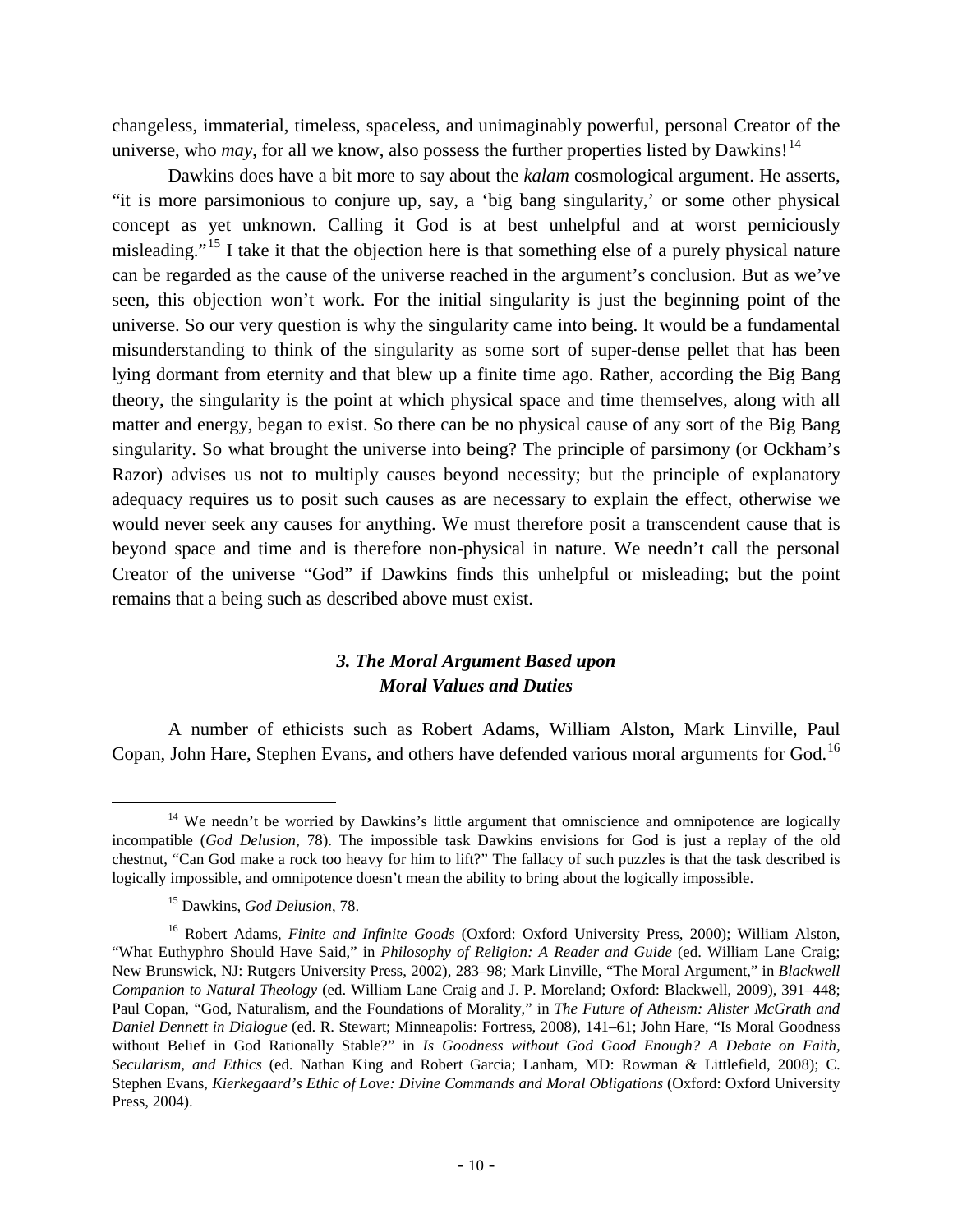In order to understand the version of the moral argument which I've defended in my own work, it's necessary that we grasp a couple of important distinctions.

First, we should distinguish between moral *values* and *duties*. Values have to do with whether something is good or bad. Duties have to do with whether something is right or wrong. Now you might think at first that this is a distinction without a difference: "good" and "right" mean the same thing, and the same goes for "bad" and "wrong." But if you think about it, you can see that this isn't the case. Duty has to do with moral obligation, what you ought or ought not to do. But obviously you're not morally obligated to do something just because it would be good for you to do it. For example, it would be good for you to become a doctor, but you're not morally obligated to become a doctor. After all, it would also be good for you to become a firefighter or a homemaker or a diplomat, but you can't do them all. So there's a difference between good/bad and right/wrong. Good/bad has to do with something's *worth*, while right/wrong has to do with something's being *obligatory.*

Second, there's the distinction between being *objective* or *subjective.* By "objective" I mean "independent of people's opinions." By "subjective" I mean "dependent on people's opinions." So to say that there are objective moral values is to say that something is good or bad independent of whatever people think about it. Similarly, to say that we have objective moral duties is to say that certain actions are right or wrong for us regardless of what people think about it. So, for example, to say that the Holocaust was objectively wrong is to say that it was wrong even though the Nazis who carried it out thought that it was right, and it would still have been wrong even if the Nazis had won World War II and succeeded in exterminating or brainwashing everybody who disagreed with them so that everyone believed the Holocaust was right.

With those distinctions in mind, here's a simple moral argument for God's existence:

- 1. If God does not exist, objective moral values and duties do not exist.
- 2. Objective moral values and duties do exist.
- 3. Therefore, God exists.

### **3.1. Premises 1 and 2**

What makes this argument so compelling is not only that it is logically airtight but also that people generally believe both premises. In a pluralistic age, people are afraid of imposing their values on someone else. So premise 1 seems correct to them. Moral values and duties are not objective realities (that is, valid and binding independent of human opinion) but are merely subjective opinions ingrained into us by biological evolution and social conditioning.

At the same time, however, people do believe deeply that certain moral values and duties such as tolerance, open-mindedness, and love are objectively valid and binding. They think it's objectively *wrong* to impose your values on someone else! So they're deeply committed to premise 2 as well.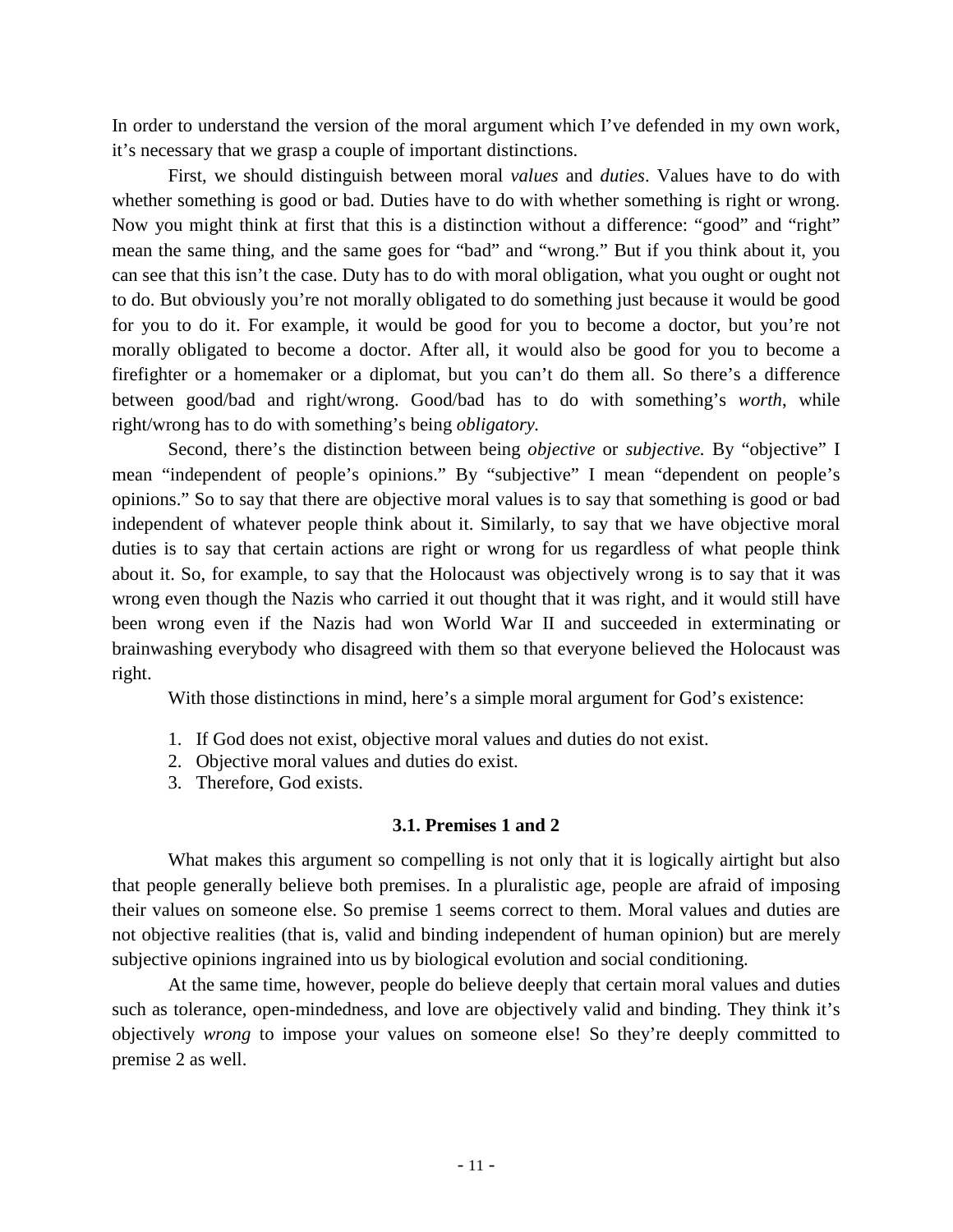#### **3.2. Dawkins's Response**

In fact, Dawkins himself seems to be committed to both premises! With respect to premise 1, Dawkins informs us, "there is at bottom no design, no purpose, no evil, no good, nothing but pointless indifference. . . . We are machines for propagating DNA . . . . It is every living object's sole reason for being."<sup>[17](#page-11-0)</sup> But although he says that there is no evil, no good, nothing but pointless indifference, the fact is that Dawkins is a stubborn moralist. He says that he was "mortified" to learn that Enron executive Jeff Skilling regards Dawkins's *The Selfish Gene* as his favorite book because of its perceived Social Darwinism.<sup>[18](#page-11-1)</sup> He characterizes "Darwinian" mistakes" like pity for someone unable to pay us back or sexual attraction to an infertile member of the opposite sex as "blessed, precious mistakes" and calls compassion and generosity "noble emotions."<sup>[19](#page-11-2)</sup> He denounces the doctrine of original sin as "morally obnoxious."<sup>[20](#page-11-3)</sup> He vigorously condemns such actions as the harassment and abuse of homosexuals, the religious indoctrination of children, the Incan practice of human sacrifice, and prizing cultural diversity over the interests of Amish children. He even goes so far as to offer his own amended Ten Commandments for guiding moral behavior, all the while marvelously oblivious to the contradiction with his ethical subjectivism! $^{21}$  $^{21}$  $^{21}$ 

In his survey of arguments for God's existence, Dawkins does touch on a sort of moral argument that he calls the Argument from Degree.<sup>[22](#page-11-5)</sup> But it bears little resemblance to the argument presented here. We're not arguing from degrees of goodness to a greatest good, but from the objective reality of moral values and duties to their foundation in reality. It's hard to believe that all of Dawkins's heated moral denunciations and affirmations are really intended to be no more than his subjective opinion, as if to whisper with a wink, "Of course, I don't think that child abuse and homophobia and religious intolerance are *really* wrong! Do whatever you want—there's no moral difference!" But the affirmation of objective values and duties is incompatible with his atheism, for on naturalism we're just animals, relatively advanced primates, and animals are not moral agents. Affirming both of the premises of the moral argument, Dawkins is thus, on pain of irrationality, committed to the argument's conclusion, namely, that God exists.

<span id="page-11-1"></span><span id="page-11-0"></span> <sup>17</sup> Cited in Lewis Wolpert, *Six Impossible Things before Breakfast: The Evolutionary Origins of Belief* (New York: Norton, 2006), 215. Unfortunately, Wolpert's reference is mistaken. The quotation seems to be a pastiche from Richard Dawkins, *River out of Eden: A Darwinian View of Life* (New York: Basic, 1996), 133, and Richard Dawkins, "The Ultraviolet Garden," Lecture 4 of 7 Royal Institution Christmas Lectures (1992), http://physicshead.blogspot.com/2007/01/richard-dawkins-lecture-4-ultraviolet.html. (Thanks to my assistant Joe Gorra for tracking down this reference.)

<sup>18</sup> Dawkins, *God Delusion*, 215.

<span id="page-11-2"></span><sup>19</sup> Ibid., 221.

<span id="page-11-3"></span> $20$  Ibid., 251.

<span id="page-11-4"></span><sup>21</sup> Ibid., 23, 264, 313–17, 326, 328, 330.

<span id="page-11-5"></span> $22$  Ibid., 78-9.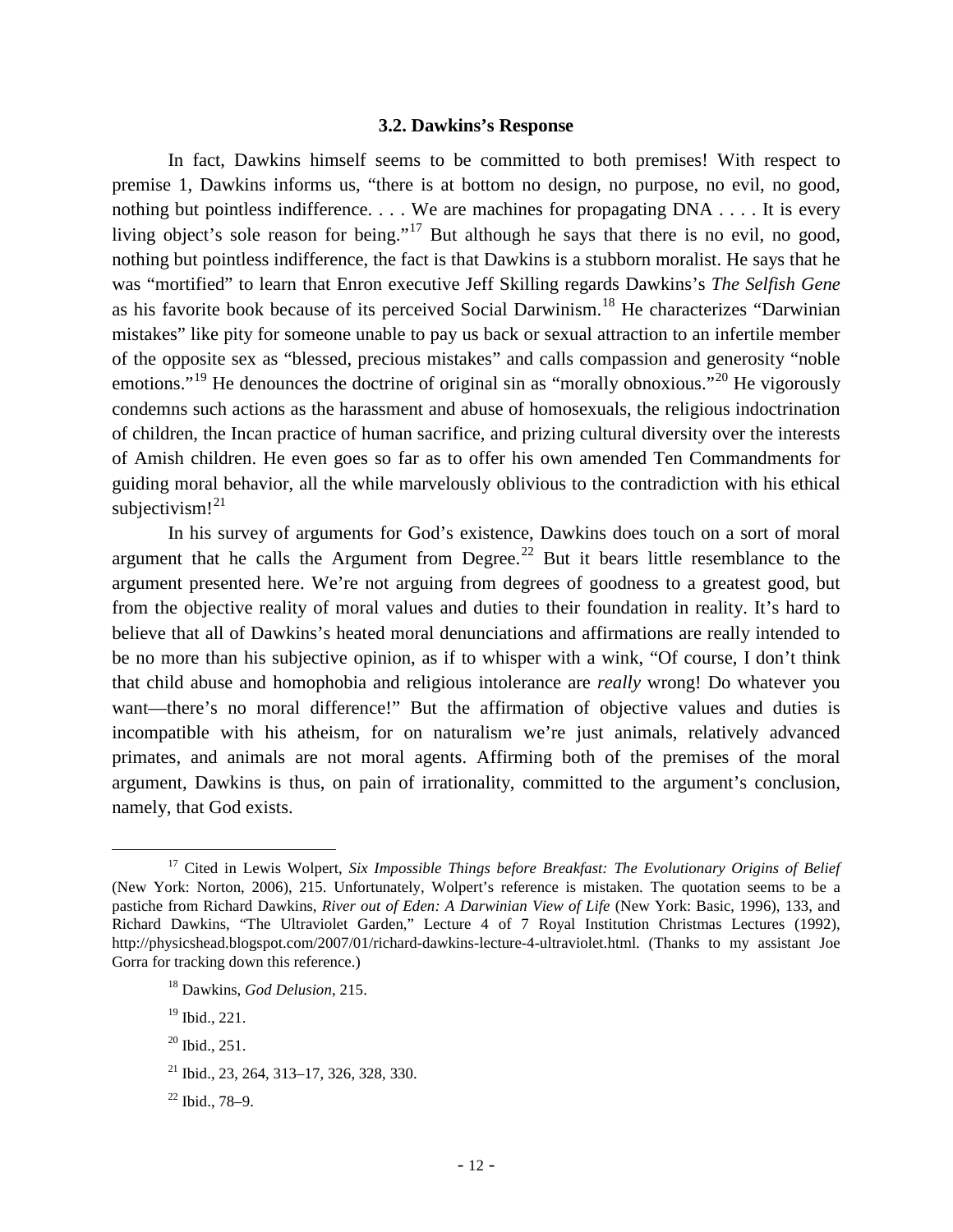#### **3.3. The Euthyphro Dilemma**

Although Dawkins doesn't raise the following objection, one frequently hears it raised by nonbelievers in response to the moral argument. It's called the Euthyphro Dilemma, named after a character in one of Plato's dialogues. It basically goes like this: Is something good because God wills it? Or does God will something because it is good? If you say that something is good because God wills it, then what is good becomes arbitrary. God could have willed that hatred is good, and then we would have been morally obligated to hate one another. That seems crazy. Some moral values, at least, seem to be necessary. But if you say that God wills something because it is good, then what is good or bad is independent of God. In that case, moral values and duties exist independently of God, which contradicts premise 1.

The weakness of the Euthyphro Dilemma is that the dilemma it presents is a false one because there's a third alternative: namely, *God wills something because he is good*. God's own nature is the standard of goodness, and his commandments to us are expressions of his nature. In short, our moral duties are determined by the commands of a just and loving God.

So moral values are not independent of God because God's own character defines what is good. God is essentially compassionate, fair, kind, impartial, and so on. His nature is the moral standard determining good and bad. His commands necessarily reflect in turn his moral nature. Therefore, they are not arbitrary. The morally good/bad is determined by God's nature, and the morally right/wrong is determined by his will. God wills something because he is good, and something is right because God wills it.

This view of morality has been eloquently defended in our day by such well-known philosophers as Robert Adams, William Alston, and Philip Quinn. Yet atheists continue to attack the straw men erected by the Euthyphro Dilemma. In the recent *Cambridge Companion to Atheism* (2007), for example, the article on God and morality, written by a prominent ethicist, presents and criticizes only the view that God arbitrarily made up moral values—a straw man that virtually nobody defends. Atheists have to do better than that if they're to defeat contemporary moral arguments for God's existence.

#### *4. The Teleological Argument from Fine-tuning*

We now come to the teleological argument, or the argument for design. Although advocates of the so-called Intelligent Design movement have continued the tradition of focusing on examples of design in biological systems, the cutting edge of the contemporary discussion concerns the remarkable fine-tuning of the cosmos for life.

Before we discuss this argument, it's important to understand that by "fine-tuning" one does *not* mean "designed" (otherwise the argument would be obviously circular). Rather during the last forty years or so, scientists have discovered that the existence of intelligent life depends upon a complex and delicate balance of initial conditions given in the Big Bang itself. This is known as the fine-tuning of the universe.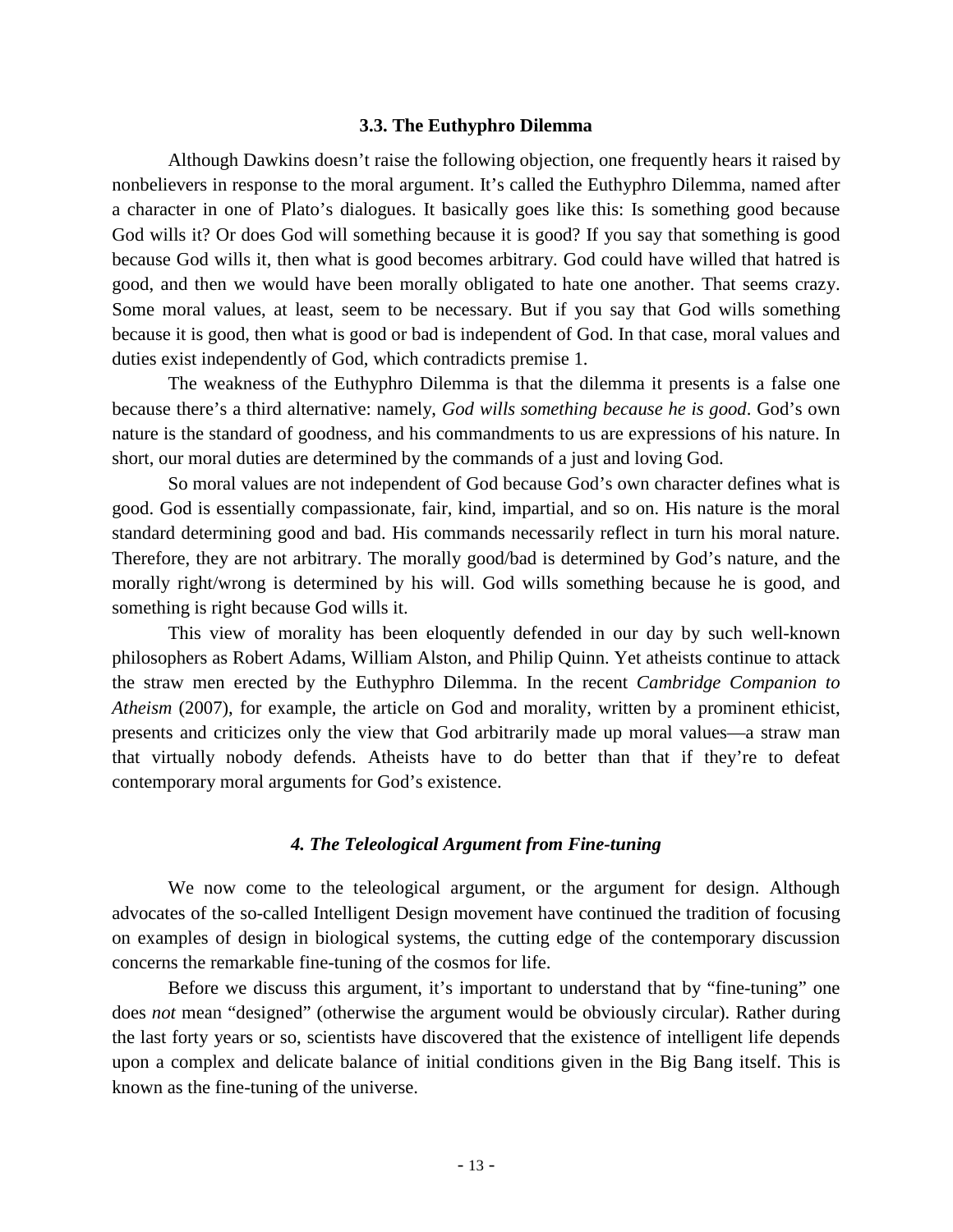This fine-tuning is of two sorts. First, when the laws of nature are expressed as mathematical equations, you find appearing in them certain constants, like the constant that represents the force of gravity. These constants are *not* determined by the laws of nature. The laws of nature are consistent with a wide range of values for these constants. Second, in addition to these constants, there are certain arbitrary quantities that are put in just as initial conditions on which the laws of nature operate, for example, the amount of entropy or the balance between matter and anti-matter in the universe. Now all of these constants and quantities fall into an extraordinarily narrow range of life-permitting values. Were these constants or quantities to be altered by less than a hair's breadth, the life-permitting balance would be destroyed, and no living organisms of any kind could exist. $^{23}$  $^{23}$  $^{23}$ 

For example, a change in the strength of the atomic weak force by only one part in  $10^{100}$ would have prevented a life-permitting universe. The cosmological constant which drives the inflation of the universe and is responsible for the recently discovered acceleration of the universe's expansion is inexplicably fine-tuned to around one part in  $10^{120}$ . Roger Penrose of Oxford University has calculated that the odds of the Big Bang's low entropy condition existing by chance are on the order of one out of  $10^{10(123)}$ . Penrose comments, "I cannot even recall seeing anything else in physics whose accuracy is known to approach, even remotely, a figure like one part in 10<sup>10(123)</sup>."<sup>[24](#page-13-1)</sup> And it's not just *each* constant or quantity that must be exquisitely finelytuned; their *ratios* to one another must be also finely-tuned. So improbability is multiplied by improbability by improbability until our minds are reeling in incomprehensible numbers.

So when scientists say that the universe is fine-tuned for life, they don't mean "designed"; rather they mean that small deviations from the actual values of the fundamental constants and quantities of nature would render the universe life-prohibiting or, alternatively, that the range of life-permitting values is incomprehensibly narrow in comparison with the range of assumable values. Dawkins himself, citing the work of the Astronomer Royal Sir Martin Rees, acknowledges that the universe does exhibit this extraordinary fine-tuning.

Here, then, is a simple formulation of a teleological argument based on fine-tuning:

- 1. The fine-tuning of the universe is due to either physical necessity, chance, or design.
- 2. It is not due to physical necessity or chance.
- 3. Therefore, it is due to design.

<span id="page-13-0"></span> $^{23}$  You might think that if the constants and quantities had assumed different values, then other forms of life might well have evolved. But this is not the case. By "life" scientists mean that property of organisms to take in food, extract energy from it, grow, adapt to their environment, and reproduce. The point is that in order for the universe to permit life so-defined, whatever form organisms might take, the constants and quantities have to be incomprehensibly fine-tuned. In the absence of fine-tuning, not even atomic matter or chemistry would exist, not to speak of planets where life might evolve!

<span id="page-13-1"></span><sup>24</sup> Roger Penrose, "Time-Asymmetry and Quantum Gravity," in *Quantum Gravity 2* (ed. C. J. Isham, R. Penrose, and D. W. Sciama; Oxford: Clarendon, 1981), 249.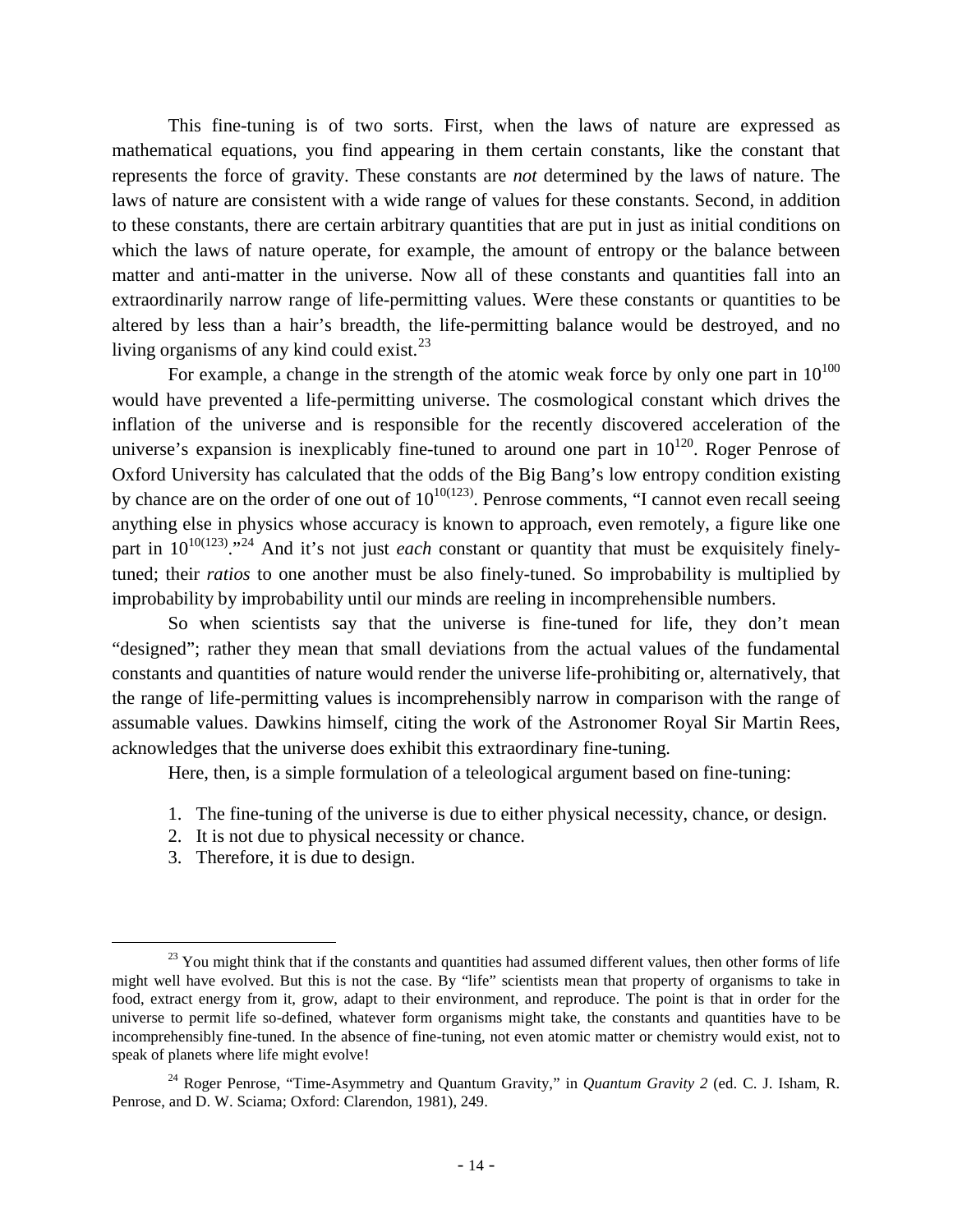#### **4.1. Premise 1**

Premise 1 simply lists the three possibilities for explaining the presence of this amazing fine-tuning of the universe: physical necessity, chance, or design. The first alternative holds that there's some unknown Theory of Everything (TOE) that would explain the way the universe is. It *had* to be that way, and there was really no chance or little chance of the universe's not being life-permitting. By contrast, the second alternative states that the fine-tuning is due entirely to chance. It's just an accident that the universe is life-permitting, and we're the lucky beneficiaries. The third alternative rejects both of these accounts in favor of an intelligent Mind behind the cosmos, who designed the universe to permit life. The question is this: Which of these alternatives is the best explanation?

### **4.2. Premise 2**

Premise 2 of the argument addresses that question. Consider the three alternatives. The first alternative, physical necessity, is extraordinarily implausible because, as we've seen, the constants and quantities are *independent* of the laws of nature. So, for example, the most promising candidate for a TOE to date, super-string theory or M-Theory, fails to predict uniquely our universe. String theory allows a "cosmic landscape" of around  $10^{500}$  different possible universes governed by the present laws of nature, so it does nothing to render the observed values of the constants and quantities physically necessary. With respect to this first alternative, Dawkins notes that Sir Martin Rees rejects this explanation, and Dawkins says, "I think I agree."<sup>[25](#page-14-0)</sup>

So what about the second alternative, that the fine-tuning of the universe is due to chance? The problem with this alternative is that the odds against the universe's being lifepermitting are so incomprehensibly great that they can't be reasonably faced. Even though there will be a huge number of life-permitting universes lying within the cosmic landscape, nevertheless the number of life-permitting worlds will be unfathomably tiny compared to the entire landscape, so that the existence of a life-permitting universe is fantastically improbable. Students or laymen who blithely assert, "It could have happened by chance!" simply have no conception of the fantastic precision of the fine-tuning requisite for life. They would never embrace such a hypothesis in any other area of their lives—for example, in order to explain how there came to be overnight a car in their driveway.

### **4.3. Dawkins's Defense of Chance**

In order to rescue the alternative of chance, its proponents have therefore been forced to adopt the hypothesis that there exists an infinite number of randomly ordered universes composing a sort of World Ensemble or multiverse of which our universe is but a part. Somewhere in this infinite World Ensemble finely-tuned universes will appear by chance alone,

<span id="page-14-0"></span> <sup>25</sup> Dawkins, *God Delusion*, 144.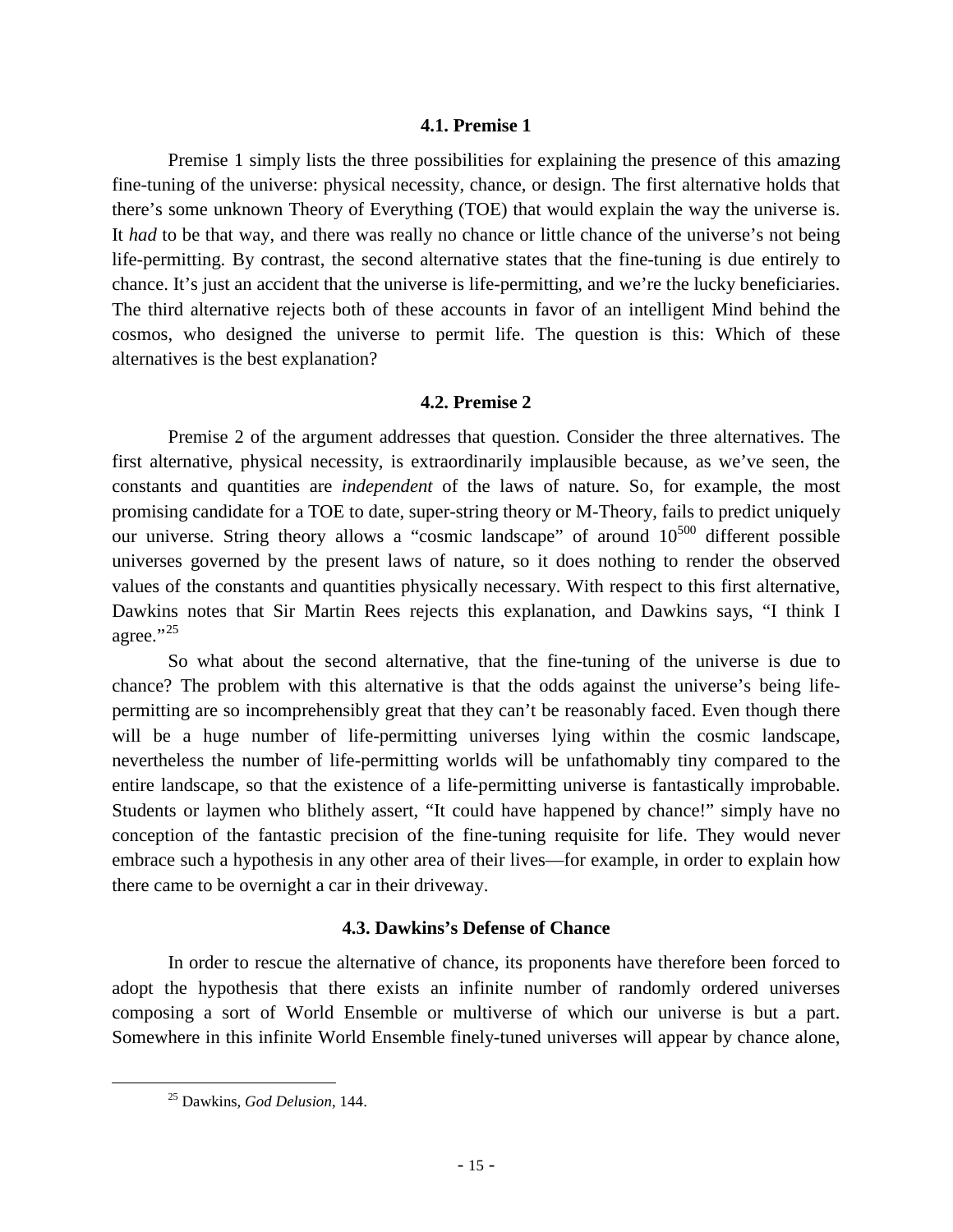and we happen to be in one such world. This is the explanation that Dawkins finds most plausible. $^{26}$  $^{26}$  $^{26}$ 

### *4.3.1. Is a World Ensemble "Unparsimonious"?*

Now Dawkins is acutely sensitive to the charge that postulating a World Ensemble of randomly ordered universes seems to be, as he so nicely puts it, an "unparsimonious extravagance." But he retorts, "The multiverse may seem extravagant in sheer *number* of universes. But if each one of those universes is simple in its fundamental laws, we are still not postulating anything highly improbable."<sup>[27](#page-15-1)</sup>

This response is multiply confused. First, each universe in the ensemble is *not* simple but is characterized by a multiplicity of independent constants and quantities. If each universe were simple, then why did Dawkins feel the need to recur to the hypothesis of a World Ensemble in the first place? Besides, the issue is not the simplicity of the fundamental *laws*, for all the universes in the ensemble are characterized by the *same* laws—where they differ is in the values of the constants and quantities.

Second, Dawkins assumes that the simplicity of the whole is a function of the simplicity of the parts. This is an obvious mistake. A complex mosaic of a Roman face, for example, is made up of a great number of individually simple, monochromatic parts. In the same way, an ensemble of simple universes will still be complex if those universes vary in the values of their fundamental constants and quantities, rather than all sharing the same values.

Third, Ockham's Razor tells us not to multiply entities beyond necessity, so that the number of universes being postulated just to explain the fine-tuning of our universe is at face value extraordinarily extravagant. Appealing to a World Ensemble to explain the appearance of design is like using a sledge hammer to crack a peanut!

Fourth, Dawkins tries to minimize the extravagance of the postulate of a World Ensemble by claiming that despite its extravagant number of entities, still such a postulate is not highly improbable. It's not clear why this response is relevant or what this even means. For the objection under consideration is not that the postulate of a World Ensemble is improbable but that it is extravagant and unparsimonious. To say that the postulate isn't also highly improbable is to fail to address the objection. Indeed, it's hard to know what probability Dawkins is talking about here. He seems to mean the intrinsic probability of the postulate of a World Ensemble, considered apart from the evidence of fine-tuning. But how is such a probability to be determined? By simplicity? But then the problem is that Dawkins hasn't shown the World Ensemble hypothesis to be simple.

<span id="page-15-0"></span> $26$  Ibid., 145.

<span id="page-15-1"></span> $27$  Ibid., 147.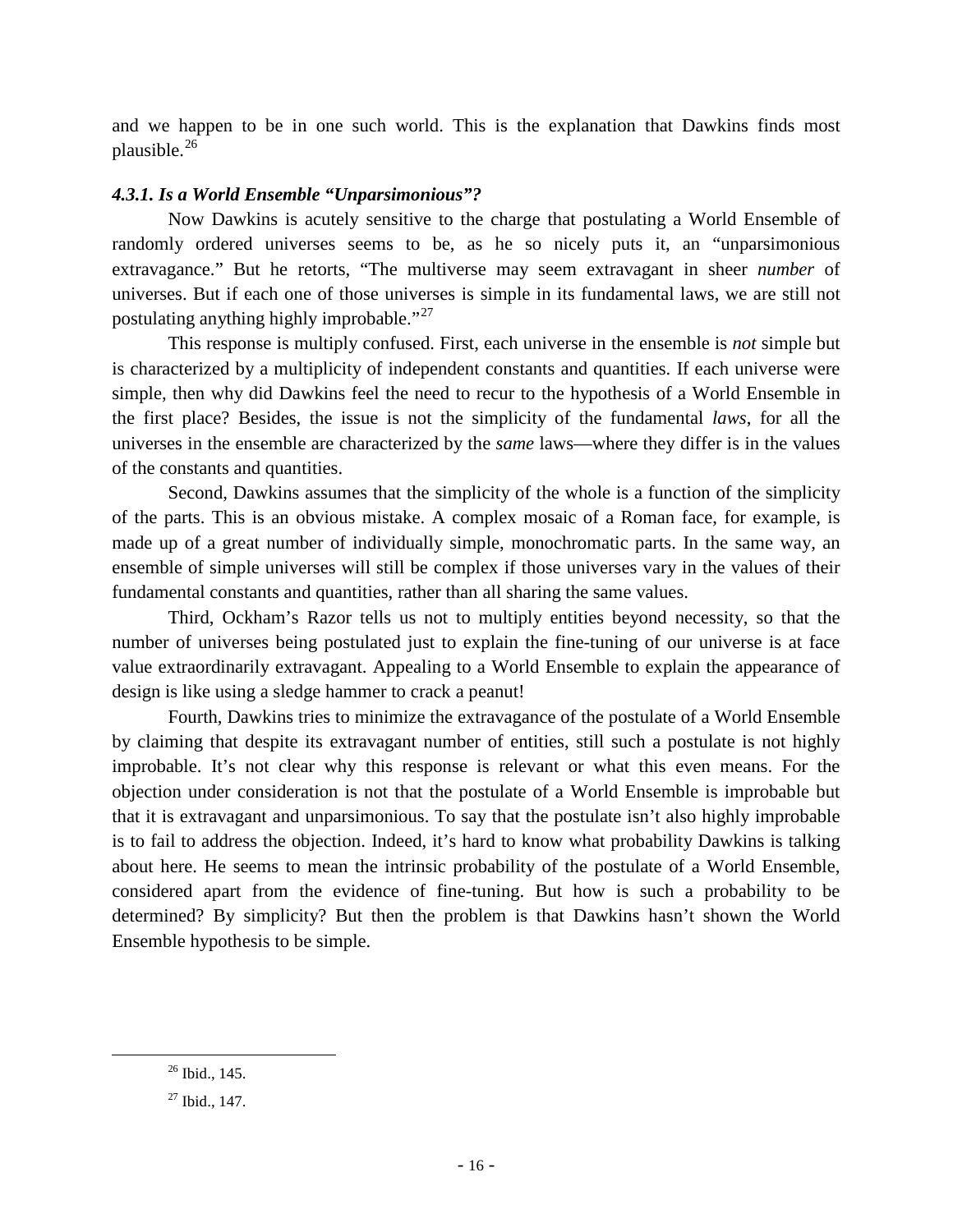## *4.3.2. Dawkins's Suggested Mechanisms for Generating a World Ensemble*

What Dawkins needs to say, it seems to me, is that the postulate of a World Ensemble may still be simple *if* there is a simple mechanism that through a repetitive process generates the many worlds. In that way the huge number of entities postulated isn't a deficit of the theory because the entities all issue from a very simple fundamental mechanism.

# **An Oscillating Model of the Universe**

So what mechanisms does Dawkins suggest for generating such an infinite, randomly ordered World Ensemble? First, he suggests an oscillating model of the universe, according to which

our time and space did indeed begin in our big bang, but this was just the latest in a long series of big bangs, each one initiated by the big crunch that terminated the previous universe in the series. Nobody understands what goes on in singularities such as the big bang, so it is conceivable that the laws and constants are reset to new values, each time. If bang-expansion-contraction-crunch cycles have been going on forever like a cosmic accordion, we have a serial, rather than parallel, version of the multiverse.<sup>[28](#page-16-0)</sup>

Dawkins is apparently unaware of the many difficulties of oscillatory models of the universe that have made contemporary cosmologists skeptical of them. Back in the 1960s and 1970s, some theorists proposed oscillating models of the universe in an attempt to avert the initial singularity predicted by the Standard Model. The prospects of such models were severely dimmed in 1970, however, by Roger Penrose and Stephen Hawking's formulation of the singularity theorems that bear their names. The theorems disclosed that under very generalized conditions an initial cosmological singularity is inevitable. Since it's impossible to extend space-time through a singularity to a prior state, the Hawking-Penrose singularity theorems implied the absolute beginning of the universe. Reflecting on the impact of this discovery, Hawking notes that the Hawking-Penrose singularity theorems "led to the abandonment of attempts (mainly by the Russians) to argue that there was a previous contracting phase and a non-singular bounce into expansion. Instead almost everyone now believes that the universe, and time itself, had a beginning at the big bang."<sup>[29](#page-16-1)</sup> Dawkins apparently labors under the delusion that a singularity does not form a boundary to space and time.

Moreover, the evidence of observational astronomy has been consistently against the hypothesis that the universe will someday recontract into a Big Crunch. Attempts to discover the mass density sufficient to generate the gravitational attraction required to halt and reverse the expansion continually came up short. In fact, recent observations of distant supernovae indicate that—far from slowing down—the cosmic expansion is actually accelerating! There's some sort of mysterious "dark energy" in the form of either a variable energy field (called "quintessence")

 $28$  Ibid., 145.

<span id="page-16-1"></span><span id="page-16-0"></span><sup>29</sup> Stephen Hawking and Roger Penrose, *The Nature of Space and Time* (The Isaac Newton Institute Series of Lectures; Princeton, NJ: Princeton University Press, 1996), 20.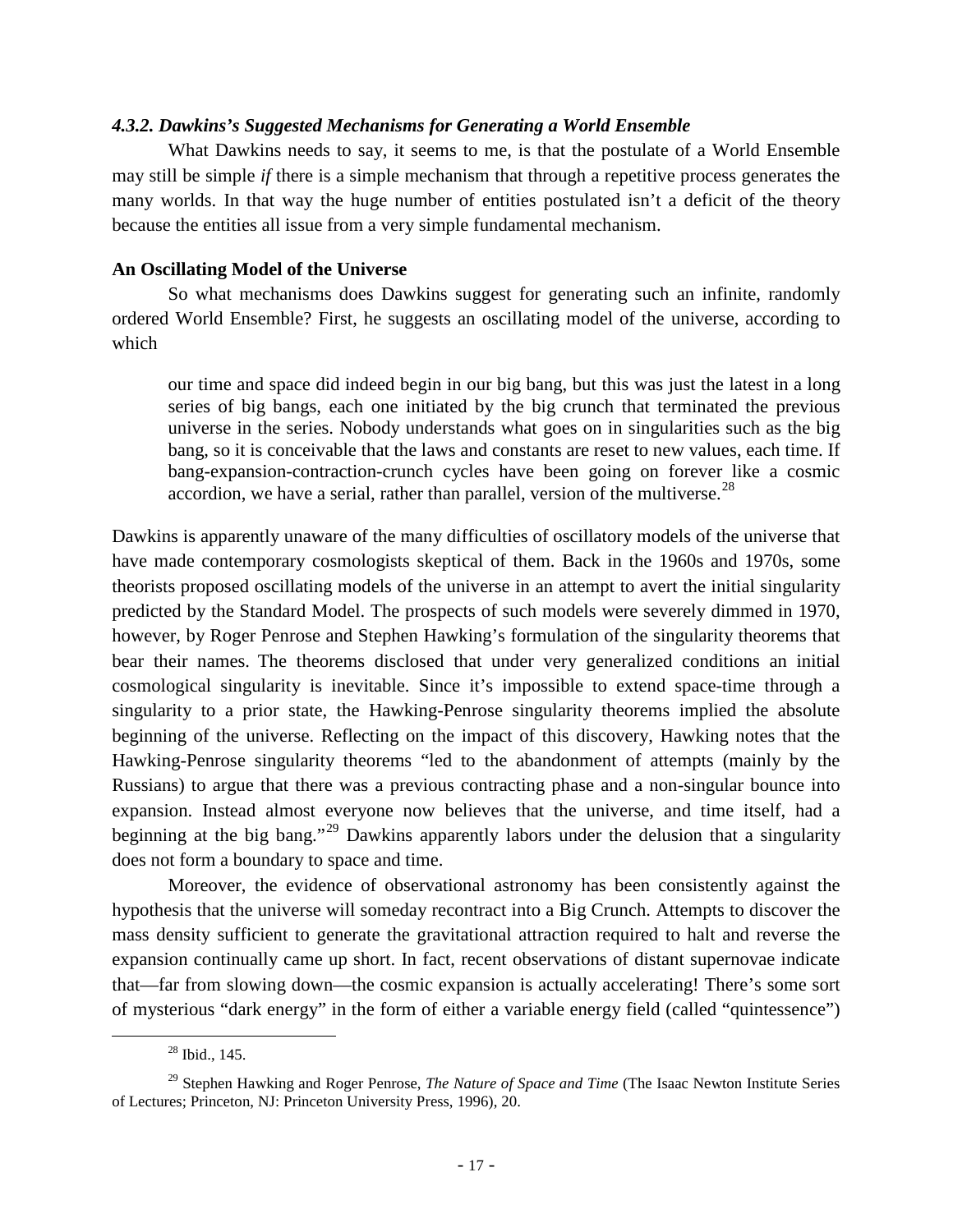or, more probably, a positive cosmological constant or vacuum energy that causes the expansion to proceed more rapidly. If the dark energy does indicate the existence of a positive cosmological constant (as the evidence increasingly suggests), then the universe will expand forever. According to the NASA website of the Wilkinson Microwave Anisotropy Probe, "For the theory that fits our data, the Universe will expand forever."<sup>[30](#page-17-0)</sup>

Furthermore, wholly apart from the physical and observational difficulties confronting oscillatory models, the thermodynamic properties of such models imply the very beginning of the universe that their proponents sought to avoid. For entropy is conserved from cycle to cycle in such models, which has the effect of generating larger and longer oscillations with each successive cycle. As one scientific team explains, "The effect of entropy production will be to enlarge the cosmic scale, from cycle to cycle. . . . Thus, looking back in time, each cycle generated less entropy, had a smaller cycle time, and had a smaller cycle expansion factor then [*sic*] the cycle that followed it."<sup>[31](#page-17-1)</sup> Thus, as one traces the oscillations back in time, they become progressively smaller until one reaches a first and smallest oscillation. Zeldovich and Novikov therefore conclude, "The multicycle model has an infinite future, but only a finite past."[32](#page-17-2) In fact, astronomer Joseph Silk estimates on the basis of current entropy levels that the universe cannot have gone through more than 100 previous oscillations.<sup>[33](#page-17-3)</sup> This is far from sufficient to generate the sort of serial World Ensemble imagined by Dawkins.

Finally, even if the universe could oscillate from eternity past, such a universe would require an infinitely precise fine-tuning of initial conditions in order to persist through an infinite number of successive bounces. Thus, the mechanism Dawkins envisions for generating his many worlds is not simple but just the opposite. Moreover, such a universe involves a fine-tuning of a very bizarre sort since the initial conditions have to be set at minus infinity in the past. But how could that be done if there was no beginning?

Looking back on the discussion of oscillating models of the universe, quantum cosmologist Christopher Isham muses,

Perhaps the best argument in favor of the thesis that the Big Bang supports theism is the obvious unease with which it is greeted by some atheist physicists. At times this has led to scientific ideas, such as continuous creation or an oscillating universe, being advanced with a tenacity which so exceeds their intrinsic worth that one can only suspect the

 $30$  See [http://map.gsfc.nasa.gov/m\\_mm/mr\\_limits.html.](http://map.gsfc.nasa.gov/m_mm/mr_limits.html)

<span id="page-17-1"></span><span id="page-17-0"></span><sup>31</sup> Duane Dicus, et al., "Effects of Proton Decay on the Cosmological Future," *Astrophysical Journal* 252 (1982): 1, 8.

<span id="page-17-3"></span><span id="page-17-2"></span> $32$  Igor D. Novikov and Yakov B. Zel'dovich, "Physical Processes near Cosmological Singularities," *Annual Review of Astronomy and Astrophysics* 11 (1973): 401–2.

<sup>33</sup> Joseph Silk, *The Big Bang* (2d ed.; San Francisco: Freeman, 1989), 311–12.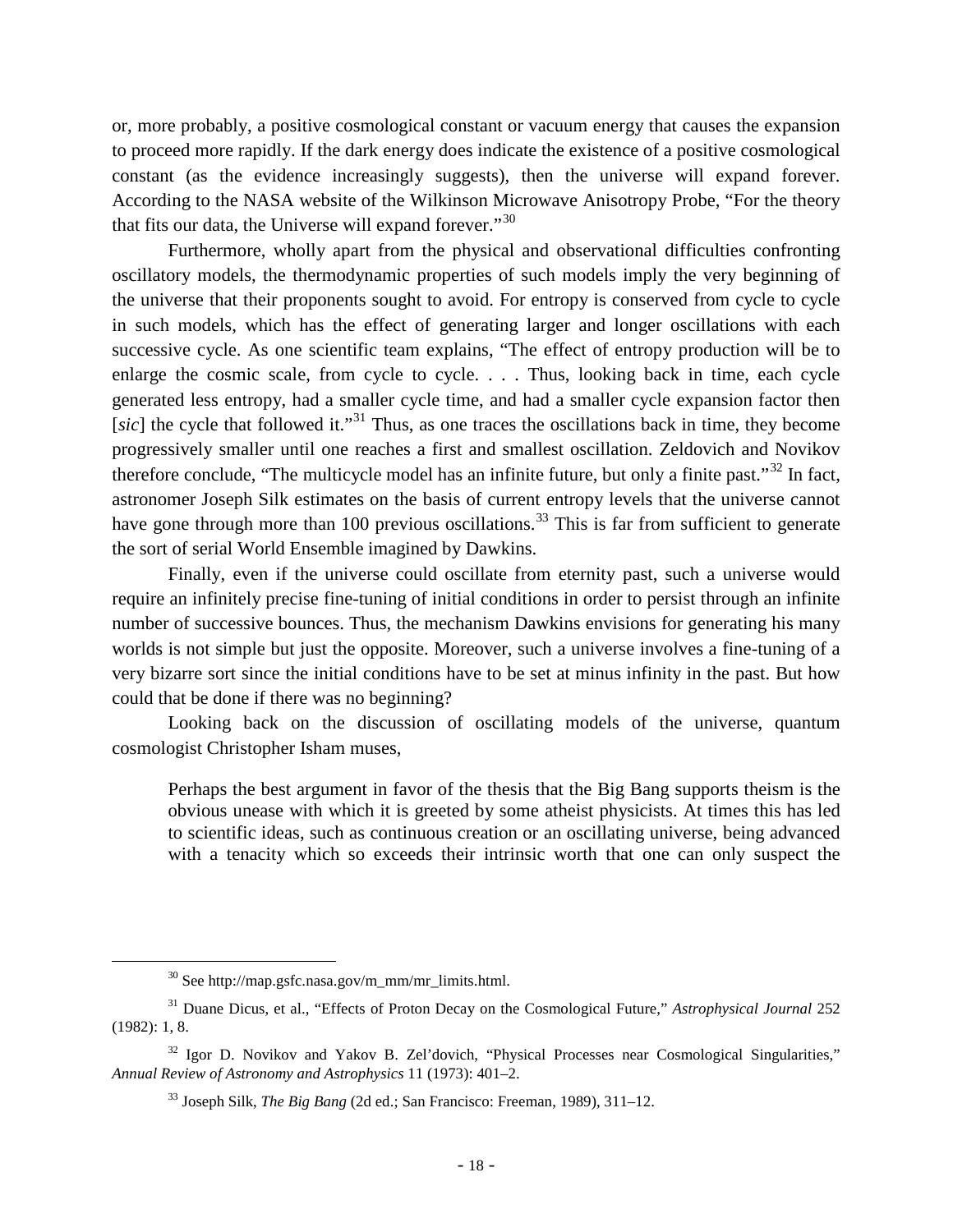operation of psychological forces lying very much deeper than the usual academic desire of a theorist to support his/her theory.<sup>[34](#page-18-0)</sup>

In Dawkins's case, it is not hard to discern those psychological forces at work.

# **Lee Smolin's Evolutionary Cosmology**

Dawkins's second suggested mechanism for generating a World Ensemble is Lee Smolin's evolutionary cosmology. Smolin imagines a scenario, Dawkins explains, according to which

daughter universes are born of parent universes, not in a fully fledged big crunch, but more locally in black holes. Smolin adds a form of heredity: The fundamental constants of a daughter universe are slightly "mutated" versions of the constants of its parent. . . . Those universes which have what it takes to "survive" and "reproduce" come to predominate in the multiverse. "What it takes" includes lasting long enough to "reproduce." Because the act of reproduction takes place in black holes, successful universes must have what it takes to make black holes. This ability entails various other properties. For example, the tendency of matter to condense into clouds and then stars is a prerequisite for making black holes. Stars also . . . are the precursors to the development of interesting chemistry, and hence life. So, Smolin suggests, there has been a Darwinian natural selection of universes in the multiverse, directly favouring the evolution of black hole fecundity and indirectly favouring the production of life.<sup>[35](#page-18-1)</sup>

Dawkins acknowledges that "not all physicists" are enthusiastic about Smolin's scenario. Talk about an understatement! For Smolin's scenario, wholly apart from its *ad hoc* and even disconfirmed conjectures, encounters insuperable difficulties.

First, a fatal flaw in Smolin's scenario is his assumption that universes fine-tuned for black-hole production would also be fine-tuned for the production of stable stars. In fact, the exact opposite is true: the most proficient producers of black holes would be universes that generate primordial black holes *prior* to star formation, so that life-permitting universes would actually be *weeded out* by Smolin's cosmic evolutionary scenario. Thus, it turns out that Smolin's scenario would actually make the existence of a life-permitting universe even more improbable.

Second, speculations about the universe's begetting "baby universes" via black holes have been shown to contradict quantum physics. The conjecture that black holes may be portals of wormholes through which bubbles of false vacuum energy can tunnel to spawn new expanding baby universes was the subject of a bet between Stephen Hawking and John Preskill,

<span id="page-18-1"></span><span id="page-18-0"></span> <sup>34</sup> Christopher Isham, "Creation of the Universe as a Quantum Process," in *Physics, Philosophy and Theology: A Common Quest for Understanding* (ed. R. J. Russell, W. R. Stoeger, and G. V. Coyne; Vatican City: Vatican Observatory, 1988), 378. Isham's mentioning "continuous creation" is a reference to the defunct Steady State theory.

<sup>35</sup> Dawkins, *God Delusion*, 146.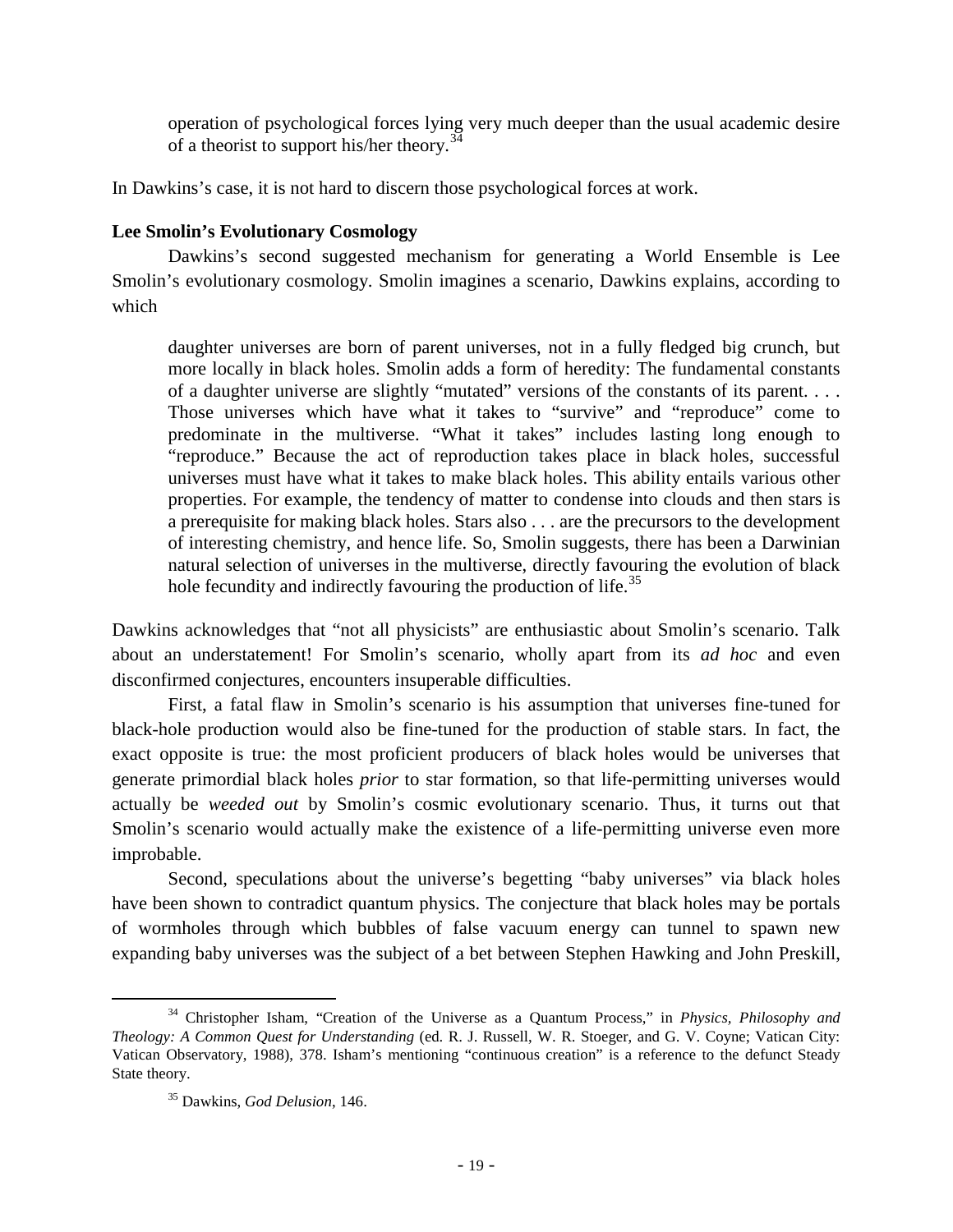which Hawking in 2004 finally admitted, in an event much publicized in the press, that he had lost.<sup>[36](#page-19-0)</sup> The conjecture would require that information locked up in a black hole could be utterly lost forever by escaping to another universe. One of the last holdouts, Hawking finally came to agree that quantum theory requires that information is preserved in black hole formation and evaporation. The implications? "There is no baby universe branching off, as I once thought. The information remains firmly in our universe. I'm sorry to disappoint science fiction fans, but if information is preserved, there is no possibility of using black holes to travel to other universes."<sup>[37](#page-19-1)</sup> That means that Smolin's scenario is physically impossible.

These are the only mechanisms Dawkins suggests for generating a World Ensemble of randomly ordered universes. Neither of them is even tenable, much less simple. Dawkins has therefore failed to turn back the objection that his postulation of a randomly ordered World Ensemble is an unparsimonious extravagance.

### *4.3.3. Further Objections to the World Ensemble Hypothesis*

But there are even more formidable objections to the postulate of a World Ensemble of which Dawkins is apparently unaware. First, there's no independent evidence that a World Ensemble exists, much less one that is randomly ordered and infinite. Recall that Borde, Guth, and Vilenkin proved that any universe in a state of overall cosmic expansion cannot be infinite in the past. Their theorem applies to the multiverse, too. Therefore, since the multiverse's past is finite, only a finite number of other worlds may have been generated by now, so there's no guarantee that a finely-tuned world will have appeared in the ensemble. By contrast we do have independent evidence for the existence of a Cosmic Designer, namely, the other arguments for God's existence which we have been discussing. Thus, theism is, all else being equal, the better explanation.

Second, if our universe is just a random member of an infinite World Ensemble, then it's overwhelmingly more probable that we should be observing a much different universe than what we in fact observe. Roger Penrose has pressed this objection forcefully.<sup>[38](#page-19-2)</sup> He calculates that it is inconceivably more probable that our solar system should suddenly form by the random collision of particles than that a finely-tuned universe should exist. (Penrose calls it "utter chicken feed" by comparison.) So if our universe were just a random member of a World Ensemble, it is incalculably more probable that we should be observing an orderly universe no larger than our solar system. Or again, if our universe were just a random member of a World Ensemble, then we ought to be observing highly extraordinary events, like horses' popping into and out of existence by random collisions, or perpetual motion machines, since such things are vastly more

<span id="page-19-0"></span><sup>&</sup>lt;sup>36</sup> For a first-hand account see John Preskill's website: http://www.theory.caltech.edu/~preskill/jp\_ 24jul04.html.

<span id="page-19-2"></span><span id="page-19-1"></span><sup>37</sup> S. W. Hawking, "Information Loss in Black Holes," http://arxiv.org/abs/hep-th/0507171 (September 15, 2005): 4.

<sup>38</sup> See Roger Penrose, *The Road to Reality* (New York: Knopf, 2005), 762–65.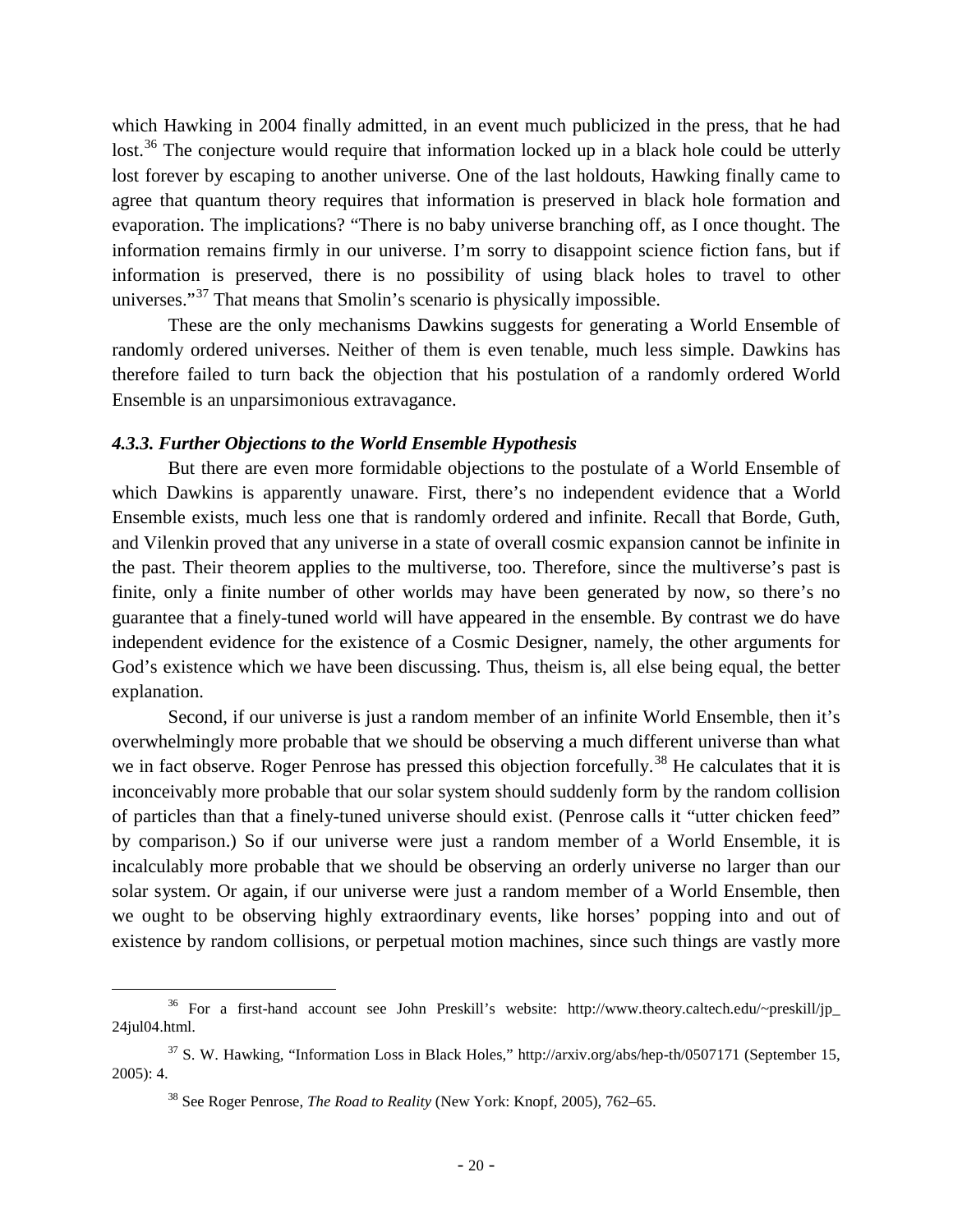probable than all of nature's constants and quantities' falling by chance into the virtually infinitesimal life-permitting range. Observable universes like those are simply much more plenteous in the World Ensemble than worlds like ours and, therefore, ought to be observed by us. We do not have such observations, which strongly disconfirms the multiverse hypothesis. On atheism, at least, it is therefore highly probable that there is no World Ensemble.

# **4.4. Conclusion**

The fine-tuning of the universe is therefore plausibly due neither to physical necessity nor to chance. It follows that the fine-tuning is therefore due to design *unless* the design hypothesis can be shown to be even more implausible than its competitors.

# **4.5. Dawkins's Critique of Design**

Dawkins contends the alternative of design is, indeed, inferior to the Many Worlds hypothesis. Summarizing what he calls "the central argument of my book," Dawkins argues,

- 1. One of the greatest challenges to the human intellect, over the centuries, has been to explain how the complex, improbable appearance of design in the universe arises.
- 2. The natural temptation is to attribute the appearance of design to actual design itself. . . .
- 3. The temptation is a false one, because the designer hypothesis immediately raises the larger problem of who designed the designer. . . .
- 4. The most ingenious and powerful crane [i.e., explanation] so far discovered is Darwinian evolution by natural selection. . . .
- 5. We don't have an equivalent explanation for physics. . . .
- 6. We should not give up hope of a better crane arising in physics, something as powerful as Darwinism is for biology. . . .

[Therefore] God almost certainly does not exist.<sup>[39](#page-20-0)</sup>

This argument is jarring because the atheistic conclusion, "Therefore, God almost certainly does not exist" doesn't follow from the six previous statements even if we concede that each of them is true and justified. At most, all that follows is that we should not infer God's existence on the basis of the appearance of design in the universe. But that conclusion is quite compatible with God's existence and even with our justifiably believing in God's existence on other grounds. Rejecting design arguments for God's existence does nothing to prove that God does not exist or even that belief in God is unjustified.

In any case, does Dawkins's argument succeed even in undermining the alternative of design? Step (5) alludes to the cosmic fine-tuning that has been the focus of our discussion. Dawkins holds out hope that "Some kind of multiverse theory could in principle do for physics

<span id="page-20-0"></span> <sup>39</sup> Dawkins, *God Delusion*, 157–58.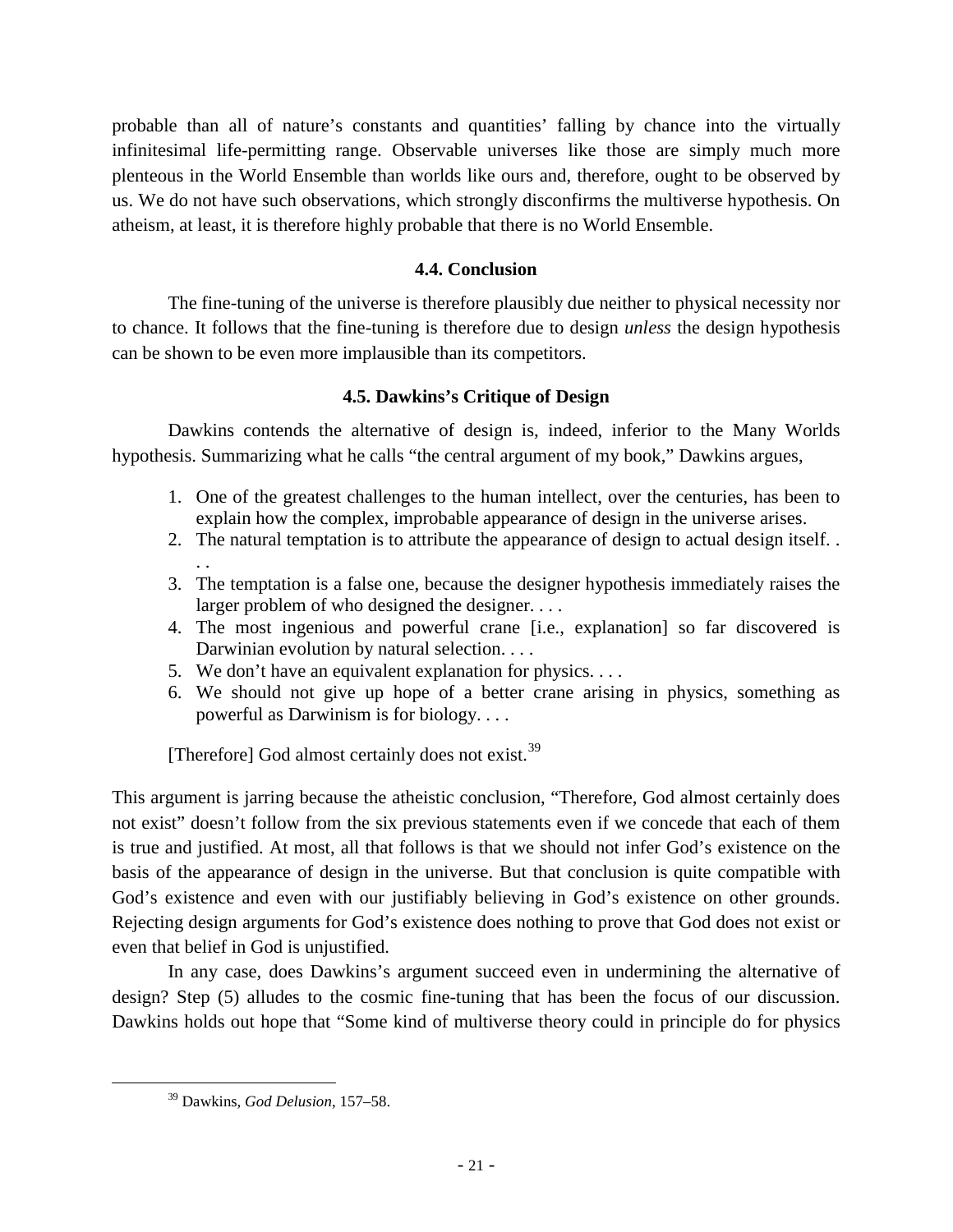the same explanatory work as Darwinism does for biology."<sup>[40](#page-21-0)</sup> But he admits that we don't have it yet, nor does he deal with the formidable problems facing such an explanation of cosmic finetuning. Therefore, the hope expressed in step (6) represents nothing more than the faith of a naturalist. Dawkins insists that even in the absence of a "strongly satisfying" explanation for the fine-tuning in physics, still the "relatively weak" explanations we have at present are "self-evidently better than the self-defeating . . . hypothesis of an intelligent designer."<sup>[41](#page-21-1)</sup> Really? What is this powerful objection to the design hypothesis that renders it self-evidently inferior to the admittedly weak Many Worlds hypothesis?

The answer is contained in step (3). Dawkins's objection here is that we're not justified in inferring design as the best explanation of the complex order of the universe because then a new problem arises: who designed the Designer? (Because Dawkins erroneously thinks that the World Ensemble is simple, it never occurs to him to ask, "Who designed the World Ensemble?") This question is apparently supposed to be so crushing that it outweighs all the problems with the World Ensemble hypothesis.

Dawkins's objection, however, has no weight for at least two reasons. First, in order to recognize an explanation as the best, you don't need to have an explanation of the explanation. This is an elementary point in the philosophy of science. If archaeologists digging in the earth were to discover things looking like arrowheads and pottery shards, they would be justified in inferring that these artifacts are not the chance result of sedimentation and metamorphosis, but products of some unknown group of people, even though they had no explanation of who these people were or where they came from. Similarly, if astronauts were to come upon a pile of machinery on the back side of the moon, they would be justified in inferring that it was the product of intelligent agents, even if they had no idea whatsoever who these agents were or how they got there.

To repeat: in order to recognize an explanation as the best, you don't need to be able to explain the explanation. In fact, such a requirement would lead to an infinite regress of explanations so that nothing could ever be explained and science would be destroyed! For before any explanation could be acceptable, you'd need an explanation of it, and then an explanation of the explanation of the explanation, etc. Nothing could ever be explained.

So in the case at hand, in order to recognize that intelligent design is the best explanation of the appearance of design in the universe, one needn't be able to explain the Designer. Whether the Designer has an explanation can simply be left an open question for future inquiry.

Second, Dawkins thinks that in the case of a divine Designer of the universe, the Designer is just as complex as the thing to be explained, so that no explanatory advance is made. This objection raises all sorts of questions about the role played by simplicity in assessing competing explanations. First, Dawkins seems to confuse the simplicity of a hypothesis with the

<span id="page-21-0"></span> $40$  Ibid., 158.

<span id="page-21-1"></span> $41$  Ibid.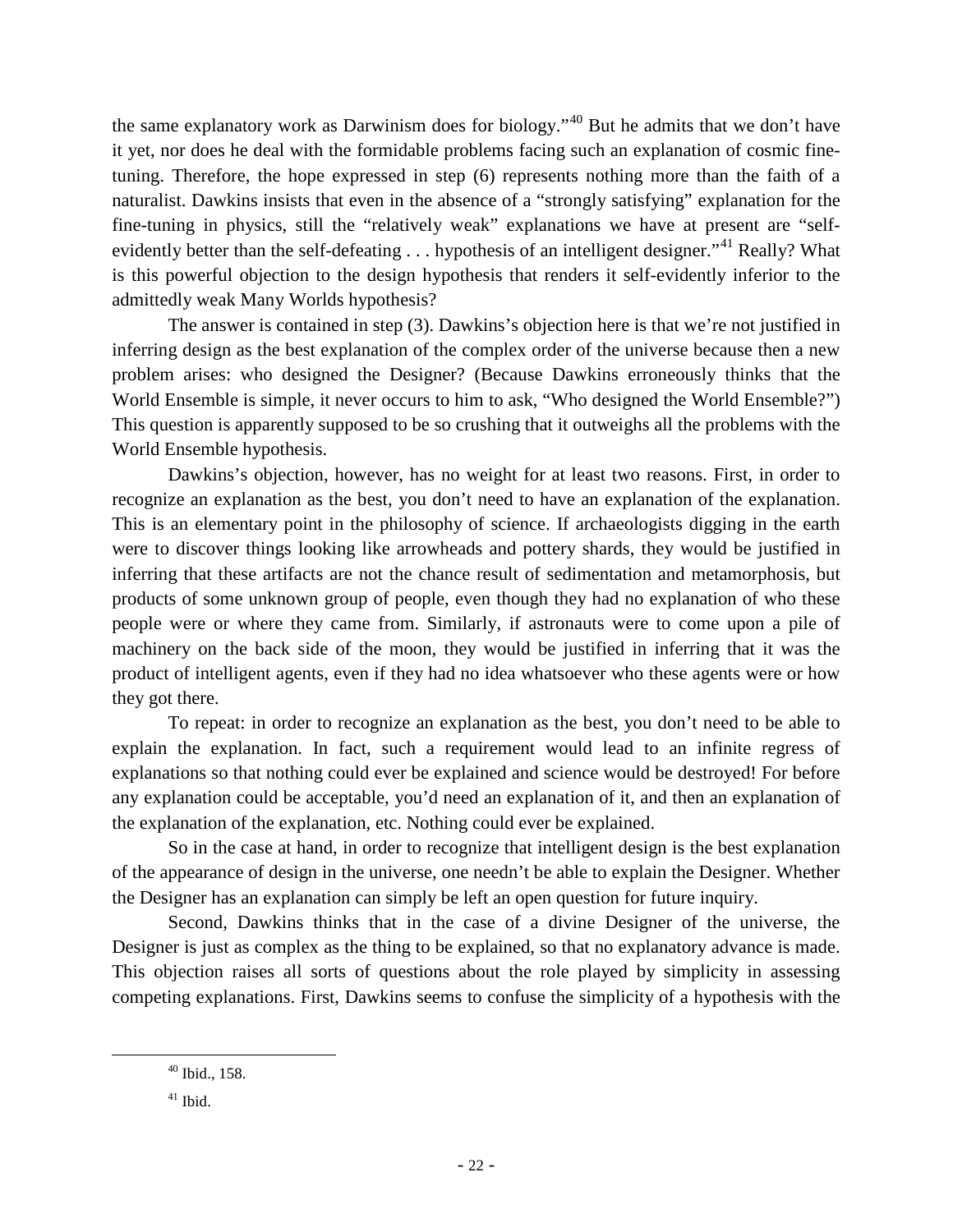simplicity of the entity described in the hypothesis.<sup>[42](#page-22-0)</sup> Positing a complex cause to explain some effect can be a very simple hypothesis, especially when contrasted with rival hypotheses. Think, for example, of our archaeologists' postulating a human fabricator to explain the arrowheads they discovered. A human being is a vastly more complex entity than an arrowhead, but the hypothesis of a human designer is a very simple explanation. It is certainly more simple than the hypothesis that the artifacts were the unintended result of, say, a stampede of buffalo that chipped a rock to look like an arrowhead. The point is that it is rival hypotheses are assessed by the criterion of simplicity, not the entities they postulate.

Second, there are many other factors besides simplicity that scientists weigh in determining which hypothesis is the best, such as explanatory power, explanatory scope, and so forth. A hypothesis that has, for example, broader explanatory scope may be less simple than a rival hypothesis but still be preferred because it explains more things. Simplicity is not the only, or even most important, criterion for assessing theories!

But leave all those problems aside. For Dawkins is plainly mistaken anyway in his assumption that a divine Designer is just as complex an entity as the universe. As a pure mind or consciousness without a body, God is a remarkably simple entity. A mind (or soul) is not physical object composed of parts. In contrast to the contingent and variegated universe with all its inexplicable constants and quantities, a divine mind is amazingly simple. Dawkins protests, "A God capable of continuously monitoring and controlling the individual status of every particle in the universe *cannot* be simple."<sup>[43](#page-22-1)</sup> This is just confused. Certainly a mind may have complex *ideas* (it may be thinking, for example, of the infinitesimal calculus) and may be capable of doing complex *tasks* (such as controlling the trajectory of every particle in the universe), but the mind *itself* is a remarkably simple, non-physical entity. Dawkins has evidently confused a mind's ideas and effects, which may, indeed, be complex, with a mind itself, which is an incredibly simple entity. Therefore, postulating a divine mind behind the universe most definitely does represent an advance in simplicity, for whatever that's worth.

In his book Dawkins triumphantly relates how he once presented his supposedly crushing argument at a Templeton Foundation conference on science and religion at Cambridge University, only to be rebuffed by the other participants, who told him that theologians have always held that God is simple.<sup>[44](#page-22-2)</sup> They were quite right. Indeed, Dawkins's smug and selfcongratulatory attitude about his misguided objection, sustained even in the face of repeated correction by prominent philosophers and theologians like Richard Swinburne and Keith Ward, is a wonder to behold.

<span id="page-22-0"></span> <sup>42</sup> See his comments on Keith Ward in *God Delusion*, 150. Ward thinks that the hypothesis of a single cosmic designer is simple, even though he rejects the notion that God is simple in the sense that he doesn't have distinct properties.

<sup>43</sup> Dawkins, *God Delusion*, 149.

<span id="page-22-2"></span><span id="page-22-1"></span><sup>&</sup>lt;sup>44</sup> Ibid., 153. God's simplicity has even been construed to mean that he lacks distinct properties, a most implausible doctrine. But the simplicity of an immaterial entity need not imply that that entity lacks distinct properties, like immateriality and self-consciousness.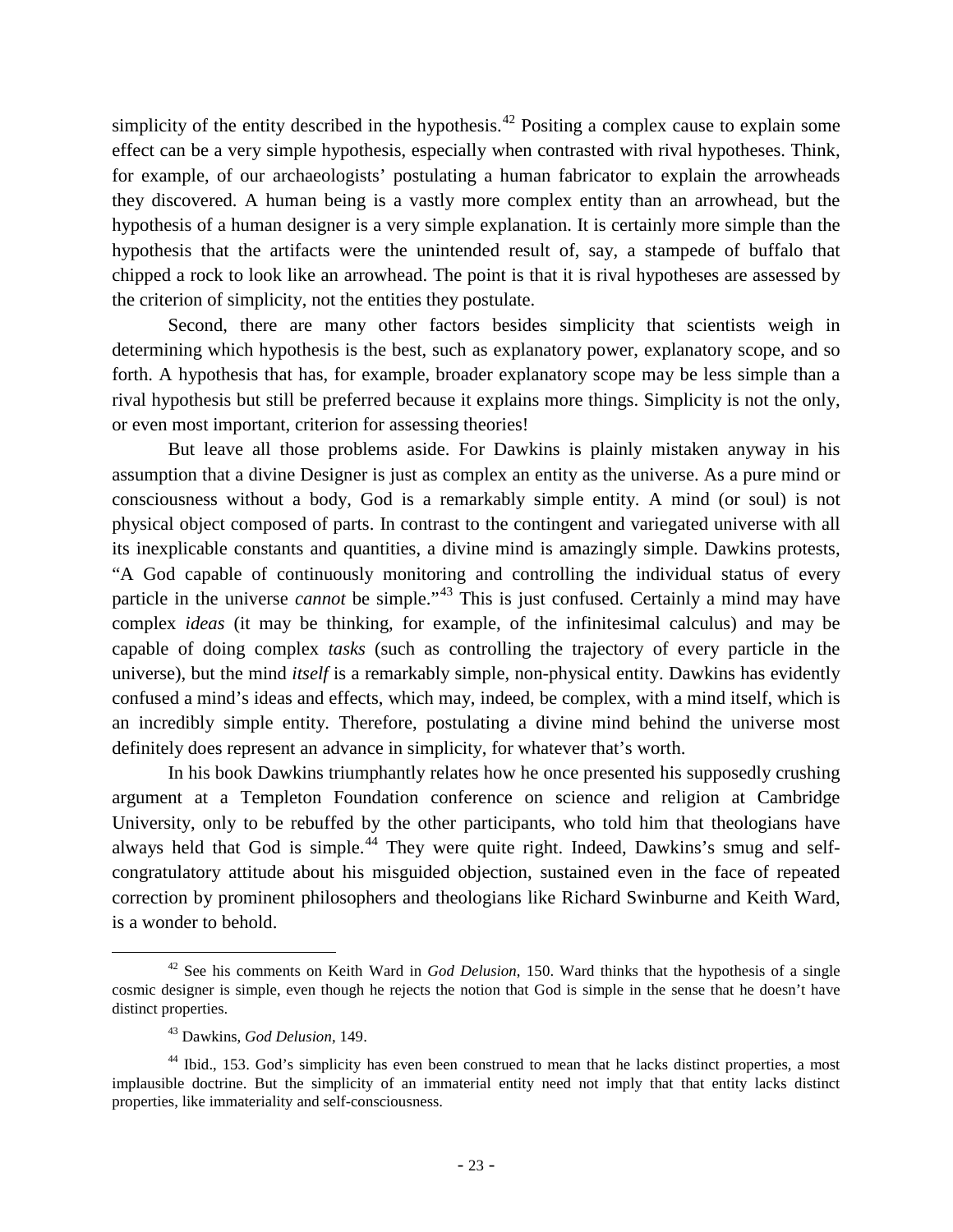Therefore, of the three alternatives before us—physical necessity, chance, or design—the most plausible of the three as an explanation of cosmic fine-tuning is design. The teleological argument thus remains as robust today as ever, defended in various forms by philosophers and scientists such as Robin Collins, John Leslie, Paul Davies, William Dembski, Michael Denton, and others.[45](#page-23-0)

# *5. The Ontological Argument from the Possibility of God's Existence to His Actuality*

The last argument I wish to discuss is the famous ontological argument, originally discovered by St. Anselm. This argument has been reformulated and defended by Alvin Plantinga, Robert Maydole, Brian Leftow, and others.<sup>[46](#page-23-1)</sup> I'll present the version of the argument as stated by Plantinga, one of its most respected contemporary proponents.

Plantinga's version is formulated in terms of possible worlds semantics. For those who are unfamiliar with the semantics of possible worlds, let me explain that by "a possible world" I do not mean a planet or even a universe, but rather a complete description of reality, or a way reality might be. Perhaps the best way to think of a possible world is as a huge conjunction *p* & *q* & *r* & *s* . . . , whose individual conjuncts are the propositions *p, q, r, s*, . . . . A possible world is a conjunction that comprises every proposition or its contradictory, so that it yields a complete description of reality—nothing is left out of such a description. By negating different conjuncts in a complete description we arrive at different possible worlds:

W1: *p* & *q* & *r* & *s* . . .  $W_2$ : *p &* not-*q & r &* not-*s* ... W3: not-*p* & not-*q* & *r* & *s* . . . W4: *p* & *q* & not-*r* & *s* . . . Etc.

Only one of these descriptions will be composed entirely of true propositions and so will be the way reality actually is, that is to say, the actual world.

Since we're talking about possible worlds, the various conjuncts that a possible world comprises must be capable of being true both individually and together. For example, the

<span id="page-23-0"></span> <sup>45</sup> Robin Collins, *The Well-Tempered Universe* (forthcoming); John Leslie, *Universes* (London: Routledge, 1989); Paul Davies, *Cosmic Jackpot* (Boston: Houghton Mifflin, 2007); William Dembski, *The Design Revolution* (Downers Grove: IVP, 2004); Michael Denton, *Nature's Destiny: How the Laws of Biology Reveal Purpose in the Universe* (New York: Free Press, 1998); Michael Behe, *The Edge of Evolution: The Search for the Limits of Darwinism* (New York: Free Press, 2007).

<span id="page-23-1"></span><sup>46</sup> Alvin Plantinga, *The Nature of Necessity* (Oxford: Clarendon, 1974); Robert Maydole, "A Modal Model for Proving the Existence of God," *American Philosophical Quarterly* 17 (1980): 135–42; Brian Leftow, "The Ontological Argument," in *The Oxford Handbook for Philosophy of Religion* (ed. William J. Wainwright; Oxford University Press, 2005), 80–115.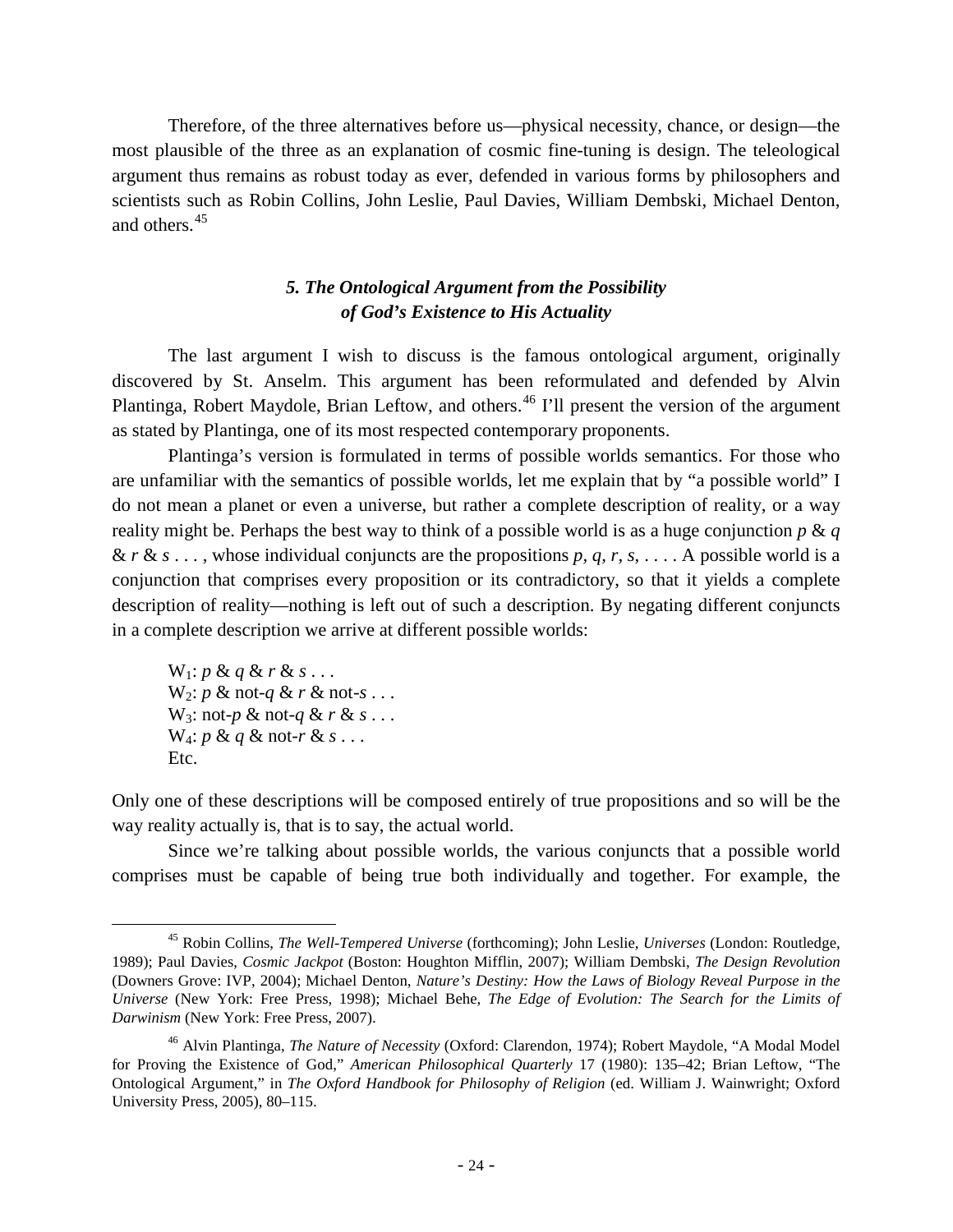proposition "The Prime Minister is a prime number" is not even possibly true, for numbers are abstract objects that could not conceivably be identical with a concrete object like the Prime Minister. Therefore, no possible world will have that proposition as one of its conjuncts; rather its negation will be a conjunct of every possible world. Such a proposition is necessarily false, that is to say, it is false in every possible world. By contrast, the proposition "George McGovern is the President of the United States" is false in the actual world but could be true and so is a conjunct of some possible worlds. To say that George McGovern is the President of the United States in some possible world is to say that there is a possible complete description of reality having the relevant proposition as one of its conjuncts. Similarly, to say that God exists in some possible world is to say that the proposition "God exists" is true in some complete description of reality.

Now in his version of the argument, Plantinga conceives of God as a being that is "maximally excellent" in every possible world. Plantinga takes maximal excellence to include such properties as omniscience, omnipotence, and moral perfection. A being that has maximal excellence in every possible world would have what Plantinga calls "maximal greatness." Now Plantinga argues,

- 1. It is possible that a maximally great being exists.
- 2. If it is possible that a maximally great being exists, then a maximally great being exists in some possible world.
- 3. If a maximally great being exists in some possible world, then it exists in every possible world.
- 4. If a maximally great being exists in every possible world, then it exists in the actual world.
- 5. If a maximally great being exists in the actual world, then a maximally great being exists.
- 6. Therefore, a maximally great being exists.

## **5.1. Premise 1**

It might surprise you to learn that steps  $(2)$ – $(6)$  of this argument are relatively uncontroversial. Most philosophers would agree that if God's existence is even possible, then he must exist. The principal issue to be settled with respect to Plantinga's ontological argument is what warrant exists for thinking the key premise "It is possible that a maximally great being exists" to be true.

The idea of a maximally great being is intuitively a coherent idea, and so it seems plausible that such a being could exist. In order for the ontological argument to fail, the concept of a maximally great being must be incoherent, like the concept of a married bachelor. The concept of a married bachelor is not a *strictly* self-contradictory concept (as is the concept of a married unmarried man), and yet it is obvious, once one understands the meaning of the words "married" and "bachelor," that nothing corresponding to that concept can exist. By contrast, the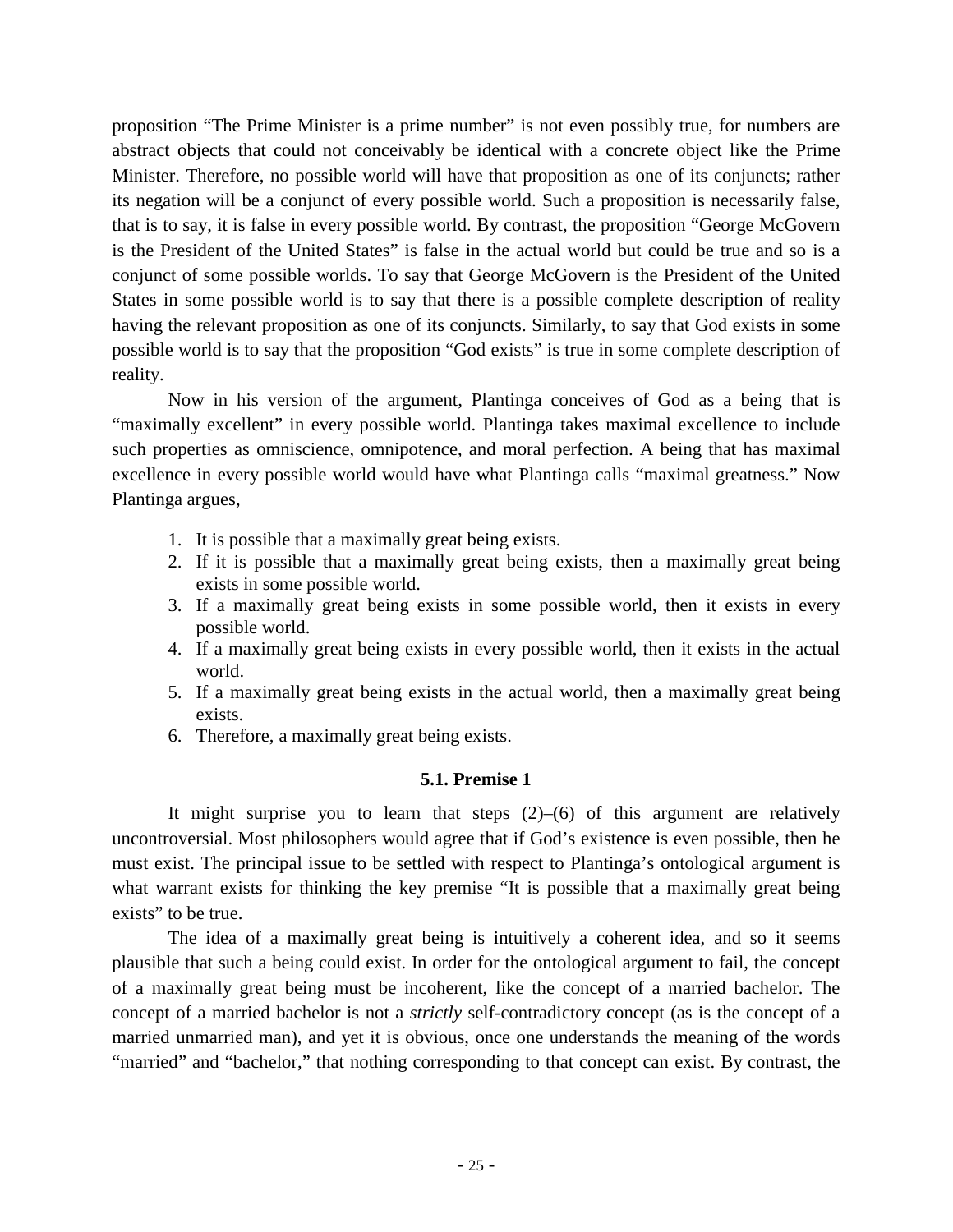concept of a maximally great being doesn't seem even remotely incoherent. This provides some *prima facie* warrant for thinking that it is possible that a maximally great being exists.

### **5.2. Dawkins's Response**

Dawkins devotes six full pages, brimming with ridicule and invective, to the ontological argument, without raising any serious objection to Plantinga's argument. He notes in passing Immanuel Kant's objection that existence is not a perfection; but since Plantinga's argument doesn't presuppose that it is, we can leave that irrelevance aside. He reiterates a parody of the argument designed to show that God does not exist because a God "who created everything while not existing" is greater than one who exists and creates everything. $47$  Ironically, this parody, far from undermining the ontological argument, actually reinforces it. For a being who creates everything while not existing is a logical incoherence and is therefore impossible: there is no possible world that includes a non-existent being that creates the world. If the atheist is to maintain—as he must—that God's existence is impossible, the concept of God would have to be similarly incoherent. But it's not. That supports the plausibility of premise (1).

Dawkins also chortles, "I've forgotten the details, but I once piqued a gathering of theologians and philosophers by adapting the ontological argument to prove that pigs can fly. They felt the need to resort to Modal Logic to prove that I was wrong."<sup>[48](#page-25-1)</sup> This is just embarrassing. The ontological argument just *is* an exercise in modal logic—the logic of the possible and the necessary. I can just imagine Dawkins making a spectacle of himself at this professional conference with his spurious parody, just as he similarly embarrassed himself at the Templeton Foundation conference in Cambridge with his flyweight objection to the teleological argument!

## *6. Conclusion*

We've examined five traditional arguments for the existence of God in light of modern philosophy, science, and mathematics:

- 1. the cosmological argument from contingency
- 2. the *kalam* cosmological argument based on the beginning of the universe
- 3. the moral argument based upon objective moral values and duties
- 4. the teleological argument from fine-tuning
- 5. the ontological argument from the possibility of God's existence to his actuality

<span id="page-25-1"></span><span id="page-25-0"></span>These are, I believe, good arguments for God's existence. That is to say, they are logically valid; their premises are true; and their premises are more plausible in light of the evidence than their negations. Therefore, insofar as we are rational people, we should embrace their conclusions.

 <sup>47</sup> Dawkins, *God Delusion*, 83.

 $48$  Ibid., 84.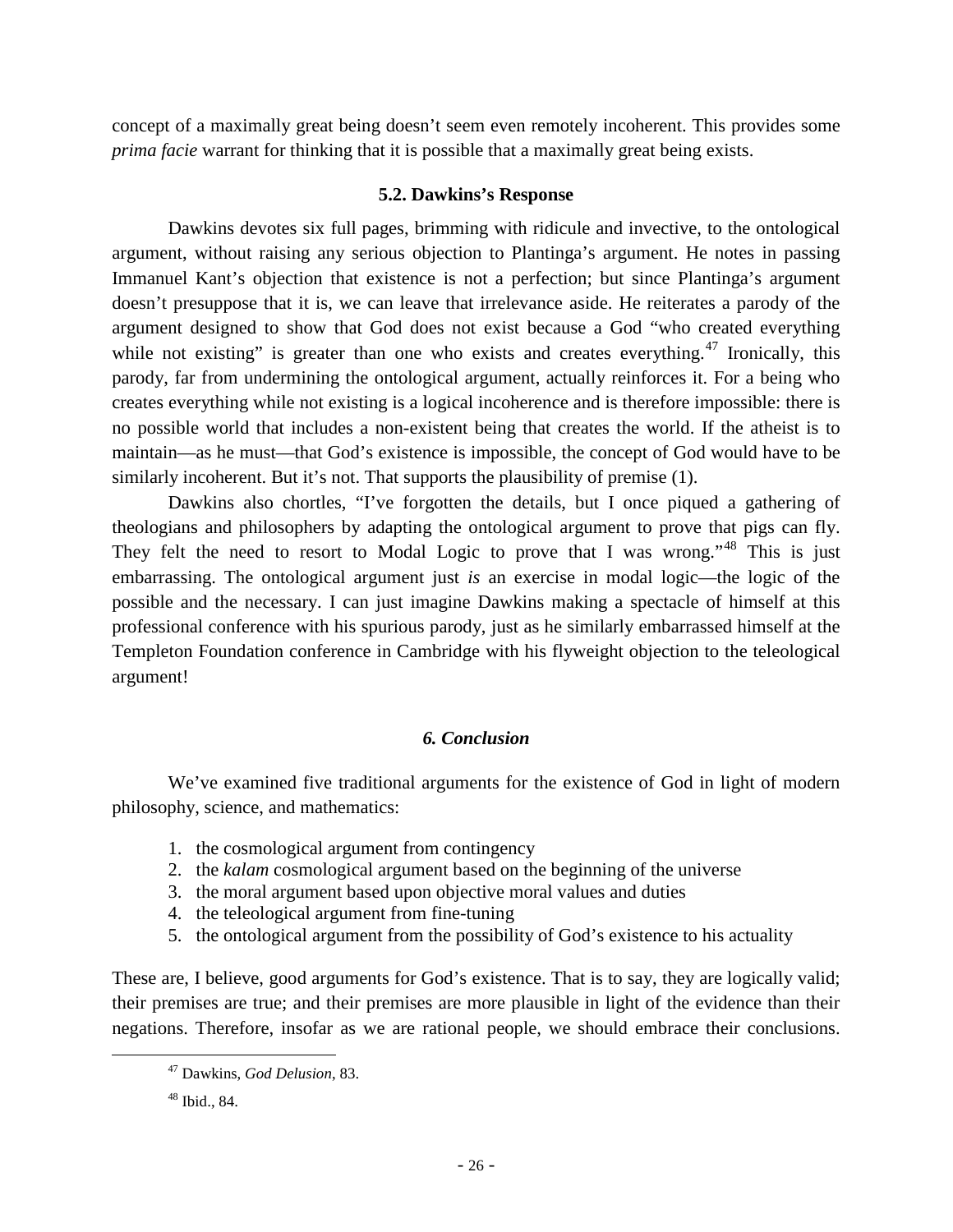Much more remains to be said and has been said.<sup>[49](#page-26-0)</sup> I refer you to the works cited in the footnotes and bibliography, should you wish to explore further. But I trust that enough has been said here to show that the traditional theistic arguments remain unscathed by the objections raised by the likes of New Atheists such as Richard Dawkins.

## **Bibliography:**

Advanced works are marked with an asterisk (\*).

## **1. The Cosmological Argument from Contingency**

- Craig, William Lane. *Reasonable Faith*. 3rd ed. Wheaton: Crossway, 2008. [ch. 3]
- Davis, Stephen T. "The Cosmological Argument and the Epistemic Status of Belief in God." *Philosophia Christi* 1 (1999): 5–15.
- \*———. *God, Reason, and Theistic Proofs*. Reason and Religion. Grand Rapids: Eerdmans, 1997.
- Leibniz, G. W. F. von. "On the Ultimate Origin of Things." Pages 345–55 in *Leibniz Selections*. Edited by P. Wiener. New York: Scribner's, 1951.

———. "The Principles of Nature and of Grace, Based on Reason." Pages 522–33 in *Leibniz Selections*. Edited by P. Wiener. New York: Scribner's, 1951.

- \*O'Connor, Timothy. *Theism and Ultimate Explanation: The Necessary Shape of Contingency.* Oxford: Blackwell, 2008.
- \*Pruss, Alexander. "The Leibnizian Cosmological Argument." Pages 24–100 in *The Blackwell Companion to Natural Theology*. Edited by William Lane Craig and J. P. Moreland. Oxford: Wiley-Blackwell, 2009.
- \*———. *The Principle of Sufficient Reason: A Reassessment*. Cambridge Studies in Philosophy. Cambridge: Cambridge University Press, 2006.

# **2. The** *Kalam* **Cosmological Argument**

Al-Ghāzalī. *Tahafut al-Falasifah* [*Incoherence of the Philosophers*]. Translated by Sabih Ahmad Kamali. Lahore, Pakistan: Pakistan Philosophical Congress, 1958.

<span id="page-26-0"></span> <sup>49</sup> I discuss all five arguments in greater depth in my *Reasonable Faith* (3rd ed.; Wheaton: Crossway, 2008).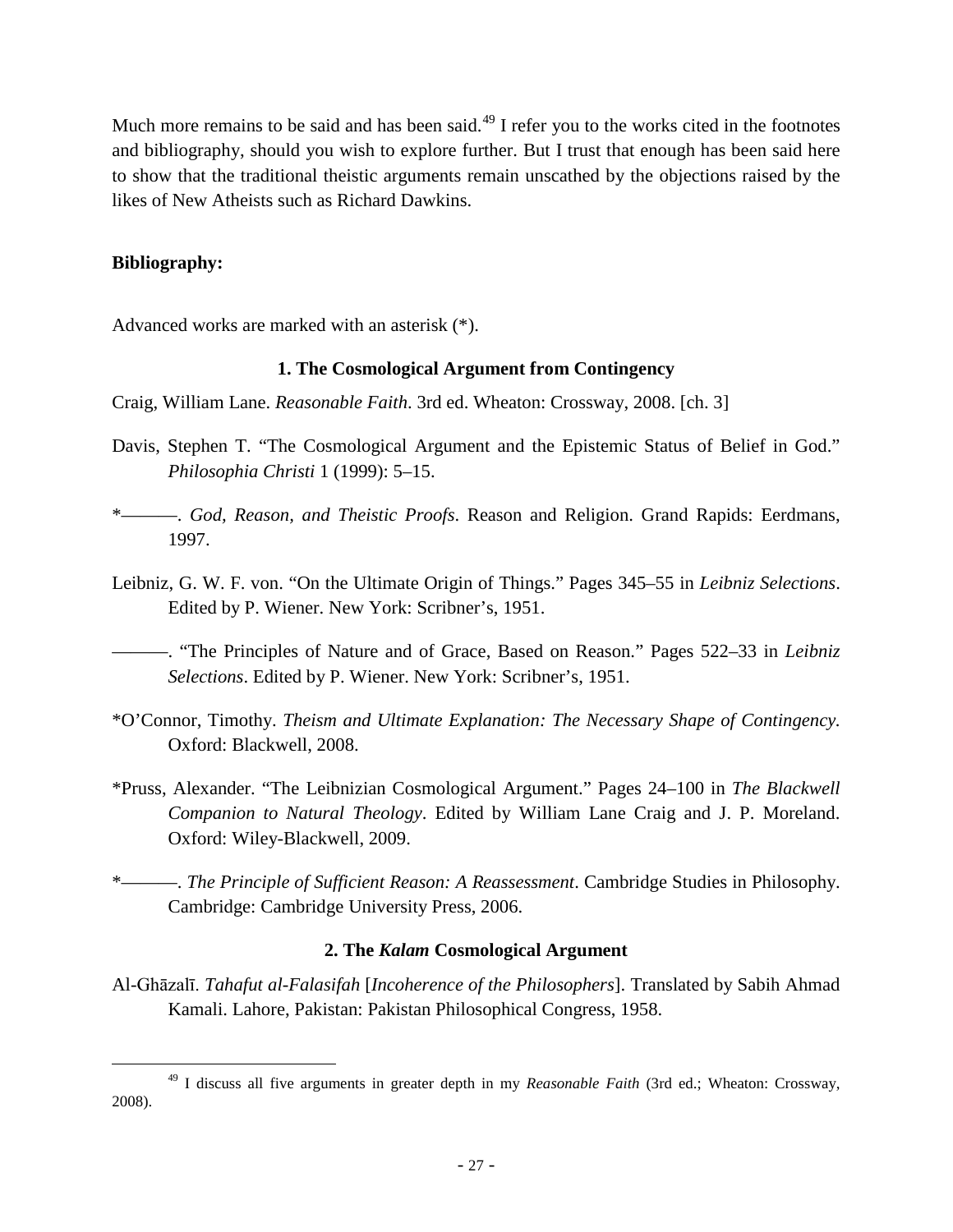\*Craig, William Lane. *The Kalam Cosmological Argument*. Repr., Eugene, OR: Wipf & Stock, 2001.

———. *Reasonable Faith*. 3rd ed. Wheaton: Crossway, 2008. [ch. 3]

- \*Craig, William Lane, and Antony Flew. *Does God Exist?* Edited by Stan Wallace. With responses by K. Yandell, P. Moser, D. Geivett, M. Martin, D. Yandell, W. Rowe, K. Parsons, and William Wainwright. Aldershot, England: Ashgate, 2003.
- \*Craig, William Lane, and James Sinclair. "The *Kalam* Cosmological Argument." In *The Blackwell Companion to Natural Theology*, pp. 101–201. Edited by William Lane Craig and J. P. Moreland. Oxford: Wiley-Blackwell, 2009.
- Craig, William Lane, and Walter Sinnott-Armstrong. *God? A Debate between a Christian and an Atheist*. New York: Oxford University Press, 2003.
- \*Nowacki, Mark. *The Kalam Cosmological Argument for God*. Studies in Analytic Philosophy. Amherst, NY: Prometheus, 2007.
- \*Oderberg, David. "Traversal of the Infinite, the 'Big Bang,' and the *Kalam* Cosmological Argument." *Philosophia Christi* 4 (2002): 303–34.

### **3. The Teleological Argument**

- Collins, Robin. "A Scientific Argument for the Existence of God: The Fine-Tuning Design Argument." Pages 47–75 in *Reason for the Hope Within*. Edited by Michael J. Murray. Grand Rapids: Eerdmans, 1999.
- \*———. "The Teleological Argument." Pages 202–81 in *The Blackwell Companion to Natural Theology*. Edited by William Lane Craig and J. P. Moreland. Oxford: Wiley-Blackwell, 2009.

Craig, William Lane. *Reasonable Faith*. 3rd ed. Wheaton: Crossway, 2008. [ch. 4]

———. "Richard Dawkins on Arguments for God." Pages 13–31 in *God Is Great, God Is Good*. Edited by William Lane Craig and Chad Meister. Downers Grove: IVP, 2009.

- \*Craig, William Lane, and Antony Flew. *Does God Exist?* Edited by Stan Wallace. With responses by K. Yandell, P. Moser, D. Geivett, M. Martin, D. Yandell, W. Rowe, K. Parsons, and William Wainwright. Aldershot, England: Ashgate, 2003.
- Craig, William Lane, and Walter Sinnott-Armstrong. *God? A Debate between a Christian and an Atheist*. New York: Oxford University Press, 2003.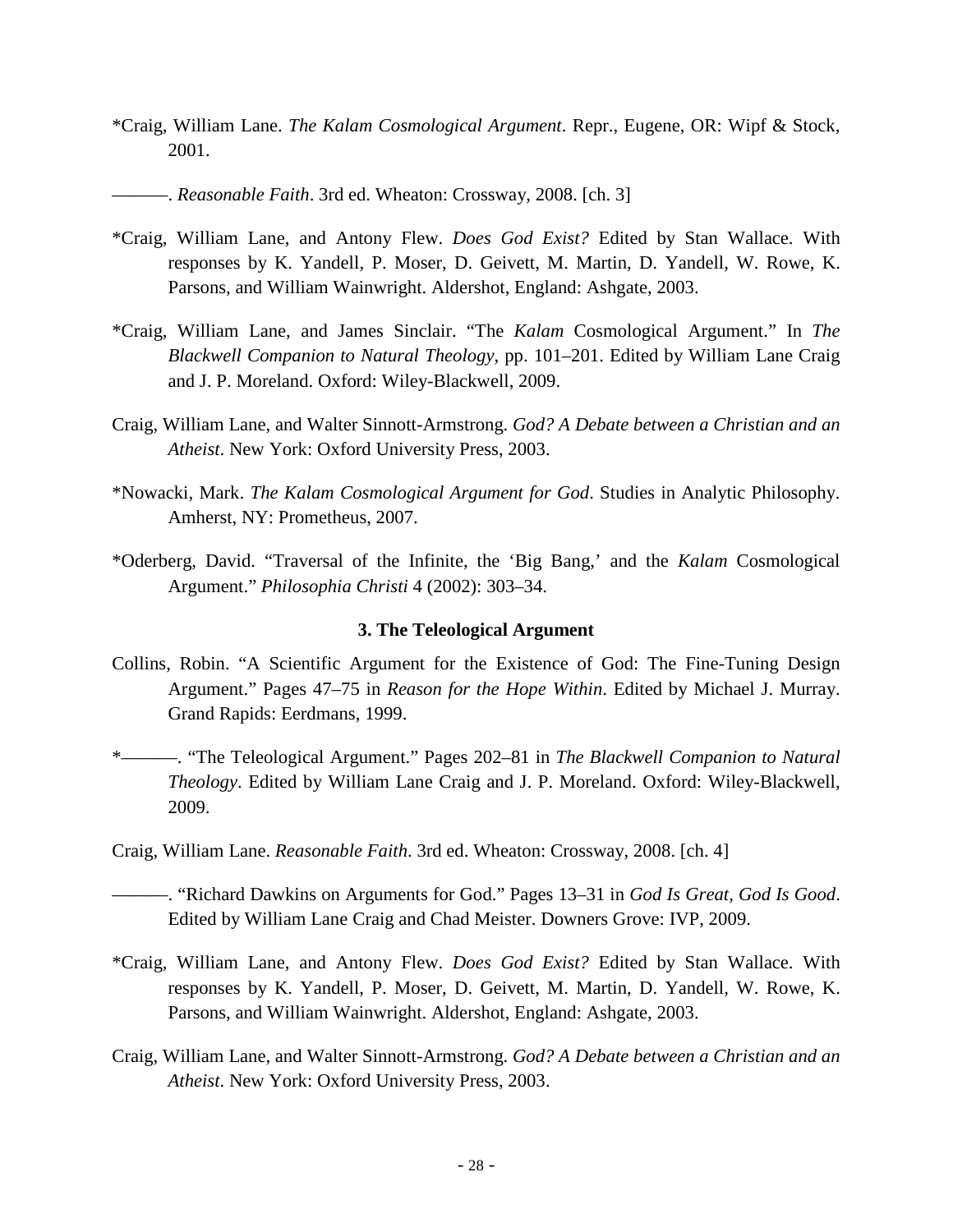\*Leslie, John. *Universes*. London: Routledge, 1989.

Rees, Martin. *Just Six Numbers*. New York: Basic, 2000.

\*Penrose, Roger. *The Road to Reality*. New York: Knopf, 2005.

Vilenkin, Alex. *Many Worlds in One: The Search for Other Universes*. New York: Hill and Wang, 2006.

#### **4. The Moral Argument**

- \*Alston, William. "What Euthyphro Should Have Said." Pages 283–98 in *Philosophy of Religion: A Reader and Guide*. Edited by William Lane Craig. New Brunswick, NJ: Rutgers University Press, 2002.
- Copan, Paul. "God, Naturalism, and the Foundations of Morality." Pages 141-61 in *The Future of Atheism: Alister McGrath and Daniel Dennett in Dialogue.* Edited by R. Stewart. Minneapolis: Fortress Press, 2008.
- Craig, William Lane. *Reasonable Faith*. 3rd ed. Wheaton: Crossway, 2008. [ch. 3]
- ———. "Richard Dawkins on Arguments for God." Pages 13–31 in *God Is Great, God Is Good*. Edited by William Lane Craig and Chad Meister. Downers Grove: IVP, 2009.
- \*Craig, William Lane, and Antony Flew. *Does God Exist?* Edited by Stan Wallace. With responses by K. Yandell, P. Moser, D. Geivett, M. Martin, D. Yandell, W. Rowe, K. Parsons, and William Wainwright. Aldershot, England: Ashgate, 2003.
- \*Craig, William Lane, and Paul Kurtz. *Is Goodness without God Good Enough?* Edited by Nathan King and Robert Garcia. With responses by Louise Antony, Walter Sinnott-Armstrong, John Hare, Donald Hubin, Stephen Layman, Mark Murphy, and Richard Swinburne. Lanham, MD: Rowman & Littlefield, 2008.
- Craig, William Lane, and Walter Sinnott-Armstrong. *God? A Debate between a Christian and an Atheist*. New York: Oxford University Press, 2003.
- \*Linville, Mark. "The Moral Argument." Pages 391–448 in *The Blackwell Companion to Natural Theology*. Edited by William Lane Craig and J. P. Moreland. Oxford: Wiley-Blackwell, 2009.
- \*Quinn, Philip L. *Divine Commands and Moral Requirements*. Oxford: Clarendon, 1978.
- Ruse, Michael. "Evolutionary Theory and Christian Ethics." Pages 262–69 in *The Darwinian Paradigm*. London: Routledge, 1989.